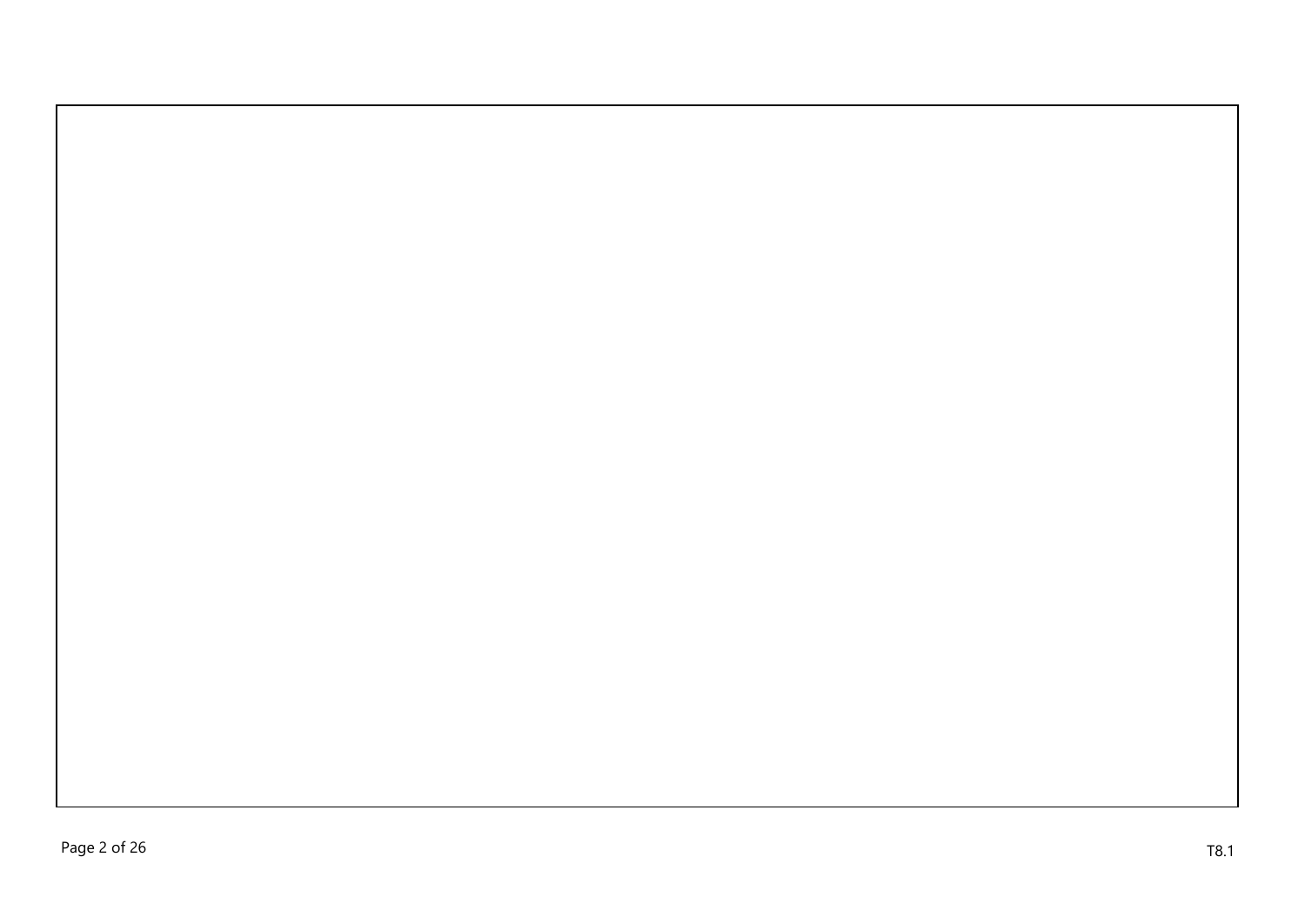| #               | Island | House Name   | Name                  | Sex       | National ID | ، ه ، ره<br>مر: برگ                                                                                                                                                                                                                               | ىئرىتر                                              |
|-----------------|--------|--------------|-----------------------|-----------|-------------|---------------------------------------------------------------------------------------------------------------------------------------------------------------------------------------------------------------------------------------------------|-----------------------------------------------------|
| Male'           |        |              |                       |           |             |                                                                                                                                                                                                                                                   |                                                     |
| 1               | Male'  | G. Aasaani   | Hussain Rasheed Moosa | ${\sf M}$ | A001085     | ى ئەشەھىر                                                                                                                                                                                                                                         | چە سەر سى سىر سىر تەر ج                             |
| $ 2\rangle$     | Male'  | G. Aasaani   | Anshooda Ibrahim      | F         | A042296     | ى ئەشەھىر                                                                                                                                                                                                                                         | ر مردور مره بر در                                   |
| $\vert$ 3       | Male'  | G. Aasaani   | Abdul Shakoor Ahmed   | M         | A042297     | ى ئەشەھىر                                                                                                                                                                                                                                         | ره وه ردود در ره رو<br>مقام شوند مدروتر             |
| $\vert 4$       | Male'  | G. Aasaani   | Mohamed Ashmalee      | M         | A055018     | ۔<br>ا <sup>ی ق</sup> ریت میں                                                                                                                                                                                                                     | ورەرو كەشىمى                                        |
| $\overline{5}$  | Male'  | G. Aasaani   | Shirmeen Ahmed        | F         | A057506     | ۔<br>یہ مرگ شعر                                                                                                                                                                                                                                   | شوند حربه مدرد حر                                   |
| $\vert 6 \vert$ | Male'  | G. Aasaani   | Abdulla Ashwani       | ${\sf M}$ | A070679     | ۔<br>ا <sup>ی ق</sup> ریت میں                                                                                                                                                                                                                     | أرەقراللە كەشمۇس                                    |
| $\vert$ 7       | Male'  | G. Blue West | Sharafiyya Ibrahim    | F         | A046606     | ه دود و ده و ه<br>د ۱ کله مولو ک                                                                                                                                                                                                                  | شترومد مقترره                                       |
| 8               | Male'  | G. Blue West | Shakeel Ibrahim       | ${\sf M}$ | A099280     | ه دوده وه<br>د ۰ م <i>وو</i> سوم                                                                                                                                                                                                                  | شورقر مرەتمرىر                                      |
| 9               | Male'  | G. Blue West | Saniyya Ibrahim       | F         | A099281     | ه دوه ده وه<br>د ۱ کلوموسو                                                                                                                                                                                                                        | سُميدة مُصَمَّرِة                                   |
| 10              | Male'  | G. Blue West | Shahuriyya Ibrahim    | F         | A099282     | ه دوم ده وه<br>د ۱ کلوموسو                                                                                                                                                                                                                        | شرور مديدة                                          |
| 11              | Male'  | G. Blue West | Ismail Ibrahim        | ${\sf M}$ | A106574     | ه ۶۶۰ وه<br>د گلوگو شو                                                                                                                                                                                                                            | ر عۇرپۇ رەتئەپ                                      |
| 12              | Male'  | G. Blue West | Nimal Ibrahim         | M         | A344433     | ه دوم ده وه<br>د ۱ کلوموسو                                                                                                                                                                                                                        | برد د مورد<br>برد د مورد                            |
| 13              | Male'  | G. Coast     | Zahida Rasheed        | F         | A039314     | ی گړه ه                                                                                                                                                                                                                                           | چ <i>گردگر مرکشون</i> گر                            |
| 14              | Male'  | G. Coast     | Mohamed Aman Ashraf   | ${\sf M}$ | A051387     | $\stackrel{o}{\underbrace{\phantom{\mathsf{g}}\mathsf{g}}\mathsf{g}}\stackrel{\sigma}{\underbrace{\mathsf{g}}\mathsf{g}}\cdot\stackrel{\sigma}{\underbrace{\mathsf{g}}\mathsf{g}}$                                                                | ورەر د روە رەرە<br><mark>دىرەرىر ەرس كەشىرتى</mark> |
| 15              | Male'  | G. Coast     | Ibrahim Nashid        | M         | A107074     | ی گړه هم                                                                                                                                                                                                                                          | ى <i>ر ھىگرى ھى</i> گىشوتر                          |
| 16              | Male'  | G. Coast     | Fathimath Ashraf      | F         | A351617     | $rac{\circ}{\circ}$ $rac{\circ}{\circ}$ $rac{\circ}{\circ}$                                                                                                                                                                                       | و د د مشموره                                        |
| 17              | Male'  | G. Corbin    | Widad Hassan          | F         | A119832     | $\begin{array}{c c} \mathcal{Q} & \mathcal{Q} & \mathcal{Q} \end{array}$                                                                                                                                                                          | وقرقر كاسكانس                                       |
| 18              | Male'  | G. Corbin    | Ahmed Shaneel         | M         | A122399     | $\begin{array}{c c} \hline \begin{array}{c} \mathcal{L} \\ \mathcal{L} \end{array} \\ \hline \begin{array}{c} \mathcal{L} \\ \mathcal{L} \end{array} \end{array} \end{array} \begin{array}{c} \mathcal{L} \\ \mathcal{L} \end{array} \end{array}$ | پرورو شکسپو                                         |
| 19              | Male'  | G. Corbin    | Nadhiyya Hassan       | F         | A167471     | $\overbrace{\phantom{0}5.0}^{0.0000000}\cdot 5$                                                                                                                                                                                                   | أسرور برسك                                          |
| 20              | Male'  | G. Corbin    | Mohamed Naveen Ali    | M         | A334758     | ى ، ئۈھ بىر                                                                                                                                                                                                                                       | ويرە يەدە سكوپىر مكرم                               |
| 21              | Male'  | G. Corbin    | Ahmed Nazeen Ali      | M         | A334763     | ى ئەھبىر                                                                                                                                                                                                                                          | ړه د تر سکي شر له پر                                |
| 22              | Male'  | G. Corbin    | Aminath Raniya Adam   | F         | A341460     | $rac{2}{\sqrt{6}}$                                                                                                                                                                                                                                | أأرجع للمستر أأترد                                  |
| 23              | Male'  | G. Corbin    | Aishath Maniya Adam   | F         | A341461     | ى ئەھىر                                                                                                                                                                                                                                           | أثهر شنعى تحسيره أحده                               |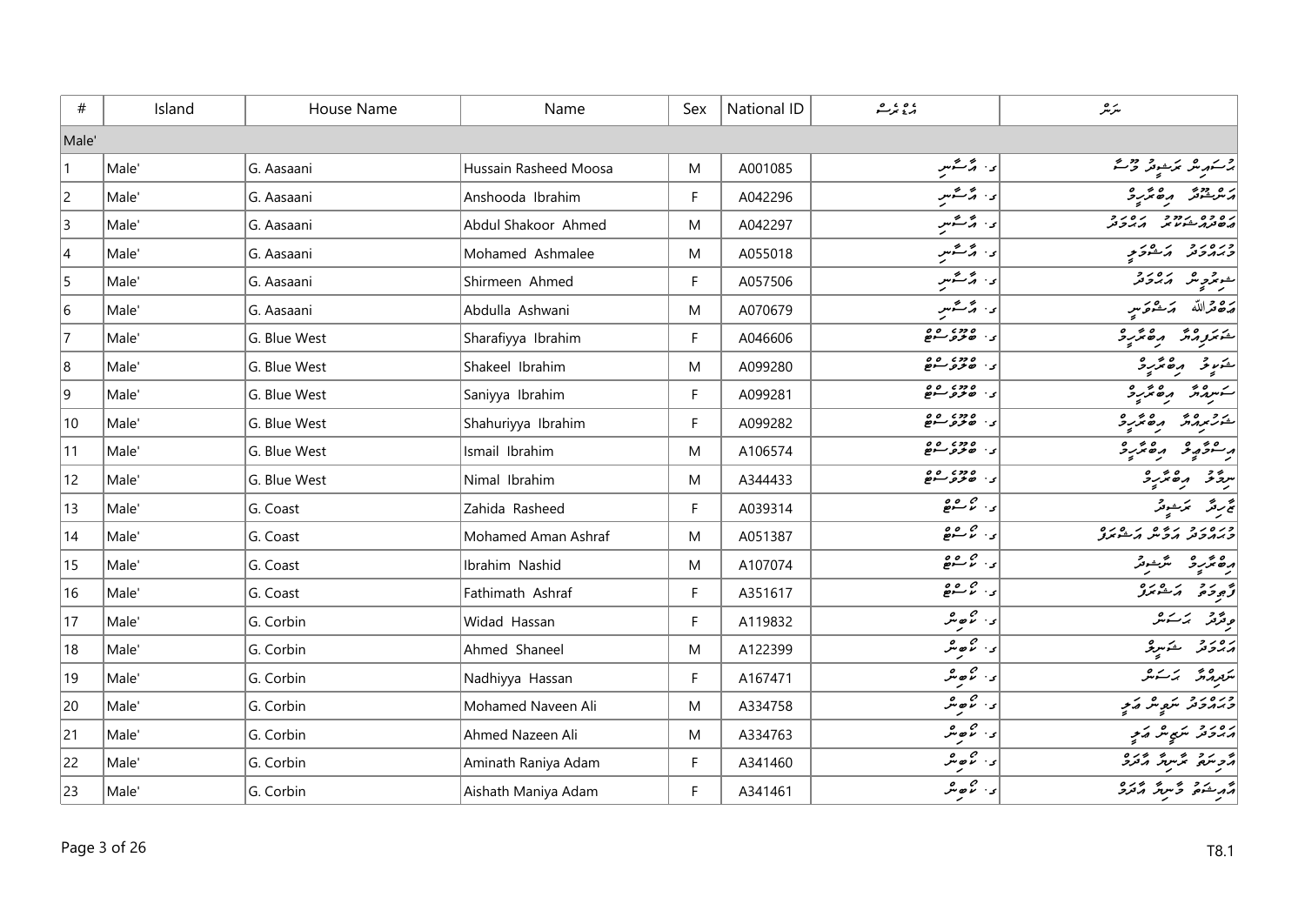| 24 | Male' | G. Corbin              | Fathimath Thaniya         | F         | A392468 | <br> د ، ماڻهو                                 | أزموختم مؤسرته                          |
|----|-------|------------------------|---------------------------|-----------|---------|------------------------------------------------|-----------------------------------------|
| 25 | Male' | G. Dhanmaru            | Dawood Yahya              | ${\sf M}$ | A025638 | ر مرور د<br>د افرمگر <del>م</del> ر            | ے دو برہ ہے<br>افرا <i>ز کربر اگر</i>   |
| 26 | Male' | G. Dhanmaru            | Aishath Shafeenaz Ishaq   | F         | A120849 | ا د . مر <i>مرد</i> تر                         | ۇرىشكى ئىكرىتى رىش                      |
| 27 | Male' | G. Dhanmaru            | Ahmed Mohamed             | M         | A146965 | ى - قرنترىز تر                                 | رور ورورو                               |
| 28 | Male' | G. Dhanmaru            | Abdulla Mohamed           | M         | A150092 | ى بەر ئەرىج                                    | و رە ر د<br><i>د بە</i> پەر<br>ەھىراللە |
| 29 | Male' | G. Dhekunu Villa       | Ibrahim Mujah             | ${\sf M}$ | A010992 | ى ئەرەمبىرىگە                                  | دە ئەر دەر                              |
| 30 | Male' | G. Dhekunu Villa       | Fathimath Firshana        | F         | A011133 | ى ئورا ئىر ئىر                                 | أزوده وبرشاشر                           |
| 31 | Male' | G. Dhekunu Villa       | Hawwa Seeneez             | F         | A011134 | ى ئەدە تەرى                                    | $rac{2}{3}$                             |
| 32 | Male' | G. Dhekunu Villa       | Mariyam Afaasha           | F         | A011136 | ، ئەرەتىرىدۇ.<br>-                             | رەرە بەئىگە                             |
| 33 | Male' | G. Dhekunu Villa       | Aishath Rishwan           | F         | A011137 | ، ئەرەبىرىدىگە                                 | $rac{1}{2}$                             |
| 34 | Male' | G. Dhekunu Villa       | Moosa Ibrahim             | M         | A083055 | ، ئۇرت <sub>ى</sub> تر <sub>ىم</sub> ۇ         |                                         |
| 35 | Male' | G. Dhekunu Villa       | Naseema Ali               | F         | A083057 | ى ئەرەتمۇمۇ                                    | لترسوق الأمج                            |
| 36 | Male' | G. Dhekunu Villa       | Ismail Nishan             | M         | A083062 | ى ئەرەمبۇر                                     | رىقۇرۇ بىشگ                             |
| 37 | Male' | G. Dhekunu Villa       | Ahmed Iqbal               | ${\sf M}$ | A112797 | <sub>ی</sub> می شروعه                          |                                         |
| 38 | Male' | G. Dhekunu Villa       | Aminath Janna Ahmed Iqbal | F         | A158668 | ئ ئۇرىمىتىرىگە                                 | ה ני ני ני ני ני ני ני לי הי בי ה       |
| 39 | Male' | G. Dhekunu Villa       | Aishath Insha Nazim       | F         | A335982 | <br> د· مر ما متنفر محمد                       | وأرخو رعبث عروق                         |
| 40 | Male' | G. Finivilu            | Mariyam Virasha           | F         | A045441 | ء ويبروتر                                      | وبروره وبمرش                            |
| 41 | Male' | G. Finivilu            | Mohamed Tholal            | M         | A070198 | <sub>ی</sub> و سره د                           | ورەر در رە                              |
| 42 | Male' | G. Finivilu            | Ismail Faruhaan           | M         | A070527 | ار · و سره د                                   | وستوصي وترقيق                           |
| 43 | Male' | G. Finivilu            | Hassan Shiruyan           | M         | A074021 | <sub>ی</sub> و سره د                           | ىركىش شوچرىقىش                          |
| 44 | Male' | G. Finivilu            | Maryam Yan'a Tholal       | F         | A155891 | ی وسروتر                                       | נ 2010 נפשה הביב                        |
| 45 | Male' | G. Finivilu            | Mohamed Niham             | M         | A363218 |                                                | ورەر دەرد                               |
| 46 | Male' | G. gaakoshi Flat 608 B | Mariyam Ishama Hussain    | F         | A307085 | $\frac{1}{2}$ ، دسمبر ولاده و 608 ھ            | دەرە رېشۇ جىشرىگ                        |
| 47 | Male' | G. Gaakoshi Flat A-808 | Fathimath Mohamed         | F         | A123026 | $3.808$ ويومبر وعظ ا                           | 21013 22.31                             |
| 48 | Male' | G. Gaakoshi Flat A-506 | Aminath Didi              | F         | A076281 | $506$ وَتَمْسِ وَكَرْهِ $506$                  | تر حر سر تحریب<br>  تر حر سر تحریب      |
| 49 | Male' | G. Gaakoshi Flat A-506 | Mohamed Visham Jaleel     | ${\sf M}$ | A113962 | $\overline{\mathcal{L}}$ ى ئىمىس ۋىچى 506 يىلى | ورەر و پەۋە ئەب                         |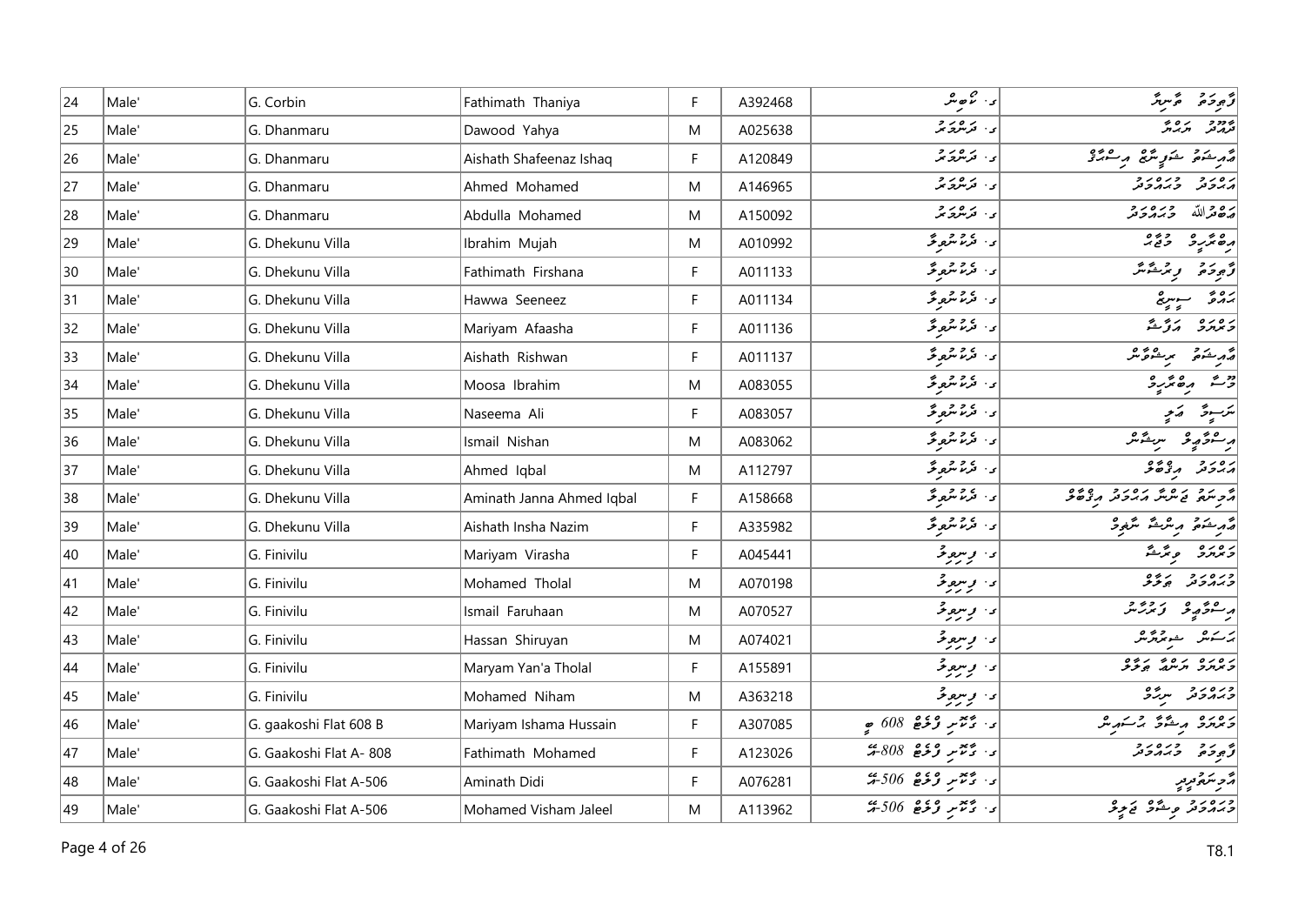| 50 | Male' | G. Gaakoshi Flat A-506 | Mariyam Leevan Jaleel      | F  | A329563 | $\frac{22}{7}$ ى بەللەر ۋېخى 506-يى                                                                                                                                                                                                                                                                                                                                                                                                                     | د دره پی شه نمی د             |
|----|-------|------------------------|----------------------------|----|---------|---------------------------------------------------------------------------------------------------------------------------------------------------------------------------------------------------------------------------------------------------------------------------------------------------------------------------------------------------------------------------------------------------------------------------------------------------------|-------------------------------|
| 51 | Male' | G. Gaakoshi Flat A603  | Aishath Azuma              | F  | A267205 | $5603$ وسم ودي الله الله عليه الله عليه الله عليه الله عليه الله عليه الله عليه الله عليه الله عليه الله عليه الله ا                                                                                                                                                                                                                                                                                                                                    | أوكر مشكوح الروائح            |
| 52 | Male' | G. Gaakoshi Flat A603  | Hassan Akram               | M  | A269273 | $3603$ ومحمد ومحمد والملكمين المستعمر والمستعمر المستعمر والمستعمر والمستعمر والمستعمر والمستعمر والمستعمر والمستعمر والمستعمر والمستعمر والمستعمر والمستعمر والمستعمر والمستعمر والمستعمر والمستعمر والمستعمر والمستعمر وال                                                                                                                                                                                                                            | برسەش مەمرە                   |
| 53 | Male' | G. Gaakoshi Flat A607  | Mohamed Shakeel            | M  | A050837 | $3607$ ومحمد ومحمد المستعمر والمستعمر المستعمر المستعمر المستعمر المستعمر المستعمر المستعمر المستعمر المستعمر المستعمر المستعمر المستعمر المستعمر المستعمر المستعمر المستعمر المستعمر المستعمر المستعمر المستعمر المستعمر ال                                                                                                                                                                                                                            | ورەرو خىرو                    |
| 54 | Male' | G. Gaakoshi Flat A607  | Ahmed Azeem                | M  | A323398 | $2.607$ و د و د و د د د د د د مال کالګري و د د مالګري او د د مالګري و د د د مالګري واک                                                                                                                                                                                                                                                                                                                                                                  | ג פי ג' בְּבְ                 |
| 55 | Male' | G. Gaakoshi Flat A607  | Mariyam Saaidha            | F. | A323399 | $3607$ و محمد و دو دين د د انداز د د انداز د د انداز د د انداز د د انداز د د انداز د د انداز د د انداز د د انداز د د                                                                                                                                                                                                                                                                                                                                    | زەرە شەرقە                    |
| 56 | Male' | G. Gaakoshi Flat A-801 | Fathimath Waheeda          | F  | A059789 | $3.801$ و محمد و دو ا                                                                                                                                                                                                                                                                                                                                                                                                                                   | وحيحتم تحاريته                |
| 57 | Male' | G. Gaakoshi Flat A-801 | Rizana Mueen               | F  | A317089 | $3 - 801$ وغم وغير والم                                                                                                                                                                                                                                                                                                                                                                                                                                 | بریچ نثر ۔ وہر نثر            |
| 58 | Male' | G. Gaakoshi Flat A-801 | Mariyam Rahuwa Mueen       | F  | A335405 | $\frac{22}{7} - 801$ و محمد مع ال                                                                                                                                                                                                                                                                                                                                                                                                                       | رەرە روە وريد                 |
| 59 | Male' | G. Gaakoshi Flat B110  | Mohamed Mahir              | M  | A060469 | $110$ ء مجموع وكروع و                                                                                                                                                                                                                                                                                                                                                                                                                                   |                               |
| 60 | Male' | G. Gaakoshi Flat B-111 | Ismail Habeeb Abdul Raheem | M  | A011100 |                                                                                                                                                                                                                                                                                                                                                                                                                                                         |                               |
| 61 | Male' | G. Gaakoshi Flat B-403 | Abdul Hakeem Hassan        | M  | A041108 | $\left  \begin{array}{c} 2 \left(1 + \frac{1}{2} \right) \left(1 + \frac{1}{2} \right) \left(1 + \frac{1}{2} \right) \left(1 + \frac{1}{2} \right) \left(1 + \frac{1}{2} \right) \left(1 + \frac{1}{2} \right) \left(1 + \frac{1}{2} \right) \left(1 + \frac{1}{2} \right) \left(1 + \frac{1}{2} \right) \left(1 + \frac{1}{2} \right) \left(1 + \frac{1}{2} \right) \left(1 + \frac{1}{2} \right) \left(1 + \frac{1}{2} \right) \left(1 + \frac{1}{2}$ | נפרפנים נגרים<br>השתתמון כ    |
| 62 | Male' | G. Gaakoshi Flat B-902 | Mohamed Muaz               | M  | A136585 | $\sim$ وَتَمْسِ وَوَقَعْ 902 ھِ $\sim$                                                                                                                                                                                                                                                                                                                                                                                                                  | כנסנכ כבב<br>כגתכת כבת        |
| 63 | Male' | G. Gofi                | Aminath Saraahath Izzath   | F  | A023880 | ى بىمىمى                                                                                                                                                                                                                                                                                                                                                                                                                                                |                               |
| 64 | Male' | G. Gofi                | Mariyam Naeem              | F. | A048827 | ى بىچىمى                                                                                                                                                                                                                                                                                                                                                                                                                                                | ב זחב המכ                     |
| 65 | Male' | G. Gofi                | Ibrahim Raayath Izzath     | M  | A061228 | ى بىچىمى                                                                                                                                                                                                                                                                                                                                                                                                                                                | תפת כ תתם התאם                |
| 66 | Male' | G. Gofi                | Fathimath Minhath Izzath   | F. | A061229 | ى بىچى                                                                                                                                                                                                                                                                                                                                                                                                                                                  | ومجمع وسمده مدموم             |
| 67 | Male' | G. Gofi                | Aishath Shafaahath Izzath  | F. | A073265 | ار به نیمو                                                                                                                                                                                                                                                                                                                                                                                                                                              | أقهر مشوق مشوقر رحام والمنافع |
| 68 | Male' | G. Gofi                | Mohamed Rizmath Izzath     | M  | A103871 | ر به سمجو <del>به</del>                                                                                                                                                                                                                                                                                                                                                                                                                                 | כנסני ביטר סני                |
| 69 | Male' | G. Hanifaa             | Mohamed Niyaz              | M  | A042136 | ى - ئەسرۇ                                                                                                                                                                                                                                                                                                                                                                                                                                               | כנסני מדי                     |
| 70 | Male' | G. Hanifaa             | Aishath Naizoona           | F  | A065909 | ى - ئەسرىگە                                                                                                                                                                                                                                                                                                                                                                                                                                             | ۇرمىنو سەھ                    |
| 71 | Male' | G. Hanifaa             | Ali Niman                  | M  | A066903 | ى - ئەسروگە                                                                                                                                                                                                                                                                                                                                                                                                                                             | أرشح المرتجند                 |
| 72 | Male' | G. Hanifaa             | Hafsa Abdulla              | F  | A066911 | <mark>ء - رَسِرَ</mark> ّ                                                                                                                                                                                                                                                                                                                                                                                                                               | برقوبة كده قرالله             |
| 73 | Male' | G. Hanifaa             | Ibrahim Nishan             | M  | A073486 | ء - شهردٌ                                                                                                                                                                                                                                                                                                                                                                                                                                               | رەڭرىۋا سىشكىر                |
| 74 | Male' | G. Hanifaa             | Ahmed Aiham Niyaz          | M  | A331965 | ء کا سرچم                                                                                                                                                                                                                                                                                                                                                                                                                                               | أيرود ومرزو سردة              |
| 75 | Male' | G. Hanifaa             | Ahnaf Bin Ibrahim          | M  | A342312 | ى - ئەسرىگە                                                                                                                                                                                                                                                                                                                                                                                                                                             | גפני פית הפיתים               |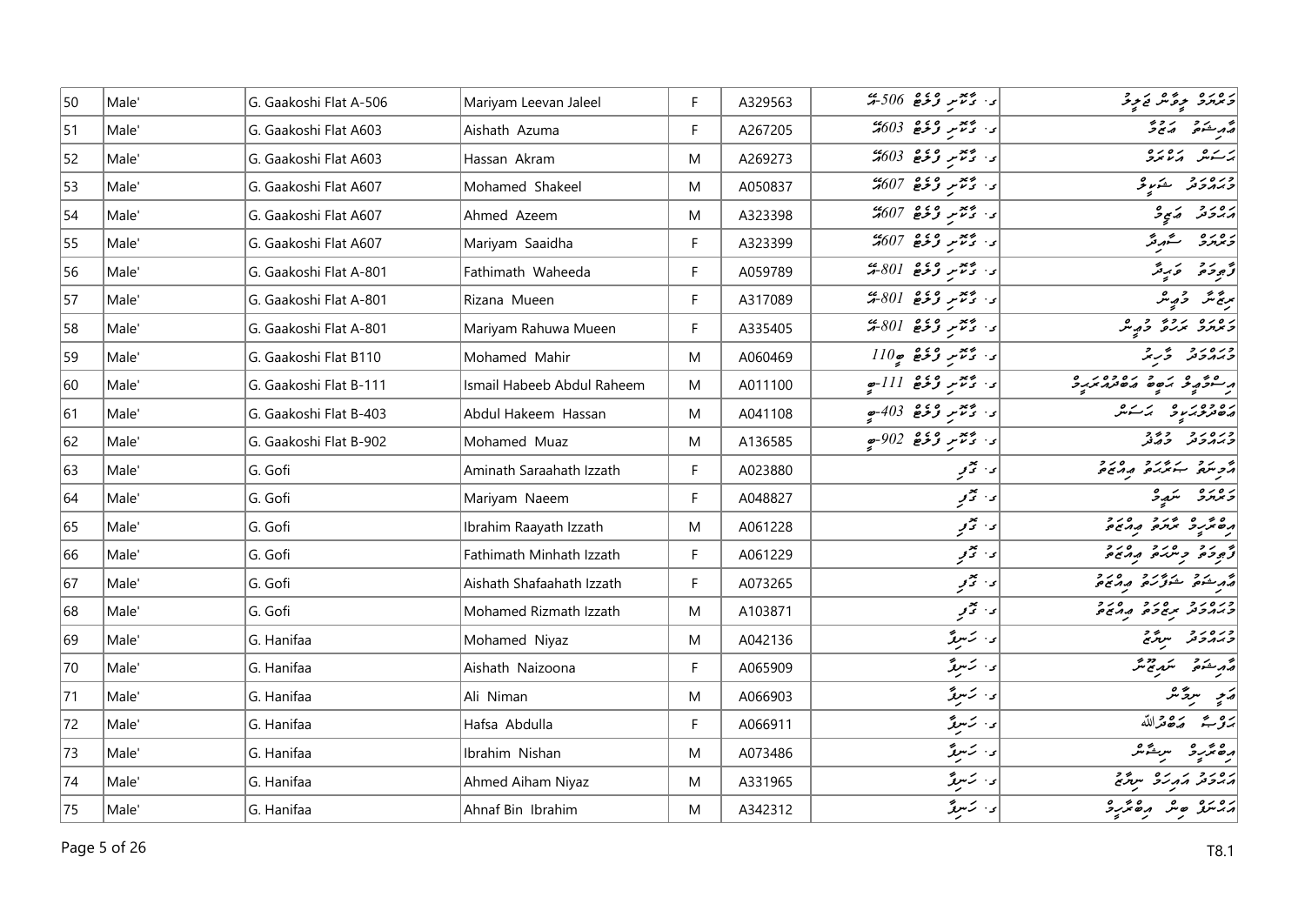| 76  | Male' | G. Hanimaadhoo Aage | Latheefa Niyaza Abdul Rahman | F         | A000537 | و . که سرگروه و .<br>و . که سرگرفترانرو | تر و مردم ده ده ده ده.<br>نورو مردم مهنور مردم             |
|-----|-------|---------------------|------------------------------|-----------|---------|-----------------------------------------|------------------------------------------------------------|
| 77  | Male' | G. Hanimaadhoo Aage | Khadeeja Abdul Rahman        | F         | A034886 | ى سىر ئەدەبىي<br>ي                      | ره وه ره ده و<br>پره تربر تر تر<br>تزويج                   |
| 78  | Male' | G. Hanimaadhoo Aage | Ahmed Ziyaan Abdul Rahman    | ${\sf M}$ | A090129 | ی که پروژه د                            | ג סג כן ג'ם ג'ם כסגם ג'ם<br>הגב בריית הסבקה <i>בגיב</i> ית |
| 79  | Male' | G. Hanimaadhoo Aage | Hawwa Nuhuza Abdul Rahman    | F         | A090130 | ى سىر ئەدەبىي<br>ي                      | נסט ככט נסכסנסטים<br>גרנפ יינגיג השנקה <i>ב</i> גבית       |
| 80  | Male' | G. Hanimaadhoo Aage | Aishath Athufa Ahmed         | F         | A166135 | ی که مرکزده بر<br>د که مرکز مرد د       | و مشرح د ده د د در د                                       |
| 81  | Male' | G. Hanimaadhoo Aage | Fathmath Rifga               | F         | A166824 | ی که پروژه ده<br>ی که پروگروی           | قەدىقى ئىرقىگە                                             |
| 82  | Male' | G. Hanimaadhoo Aage | Mohamed Eeman                | M         | A346840 | و . کرسرو به دونه و<br>و . کرسرو ترور و | ورەرو رۇپر                                                 |
| 83  | Male' | G. Hanimaadhoo Aage | Mariyam Shafa Ahmed          | F         | A363269 | ر به سرچ وره د<br>د ۱ کرسرچ ورور د      | رەرە بەيرى دەرو<br><mark>جەيرى شۆتى مەر</mark> جى          |
| 84  | Male' | G. Hanimaadhoo Aage | Fathimath Ramsha             | F         | A383974 | ر به سرچه دره با<br>د ۱ سرچه دره د      | أزُّبُودَهُ كَرَدْ شَ                                      |
| 85  | Male' | G. Hanimaadhoo Aage | Aishath Maura                | F         | A392467 | ی کسرد وروه با<br>به کسرد فرور          | أقهر شكو المروامي                                          |
| 86  | Male' | G. Happy House      | Mohamed Rasheed              | M         | A010518 | ، ئۇر <i>ى</i> رۇ م                     | ورەرو كەشەر<br>جەيرونى كەشەن                               |
| 87  | Male' | G. Happy House      | Aishath Thahumeena           | F         | A011910 | ، ئۇر <i>ى</i> ر ئە                     | و د د د د د شک                                             |
| 88  | Male' | G. Happy House      | Ibrahim Rasheed              | ${\sf M}$ | A022651 | ى ئەرىرىمىگە                            | ەر ھەترىر <i>3</i><br>بمرشوقر                              |
| 89  | Male' | G. Happy House      | Hassan Ali Didi              | M         | A050123 | ، ئۇر <i>ىدى</i><br>مە                  | ر کشتر کے ویزیر<br>ایر کشتر کے انتظام                      |
| 90  | Male' | G. Happy House      | Ali Sabah Rasheed            | M         | A149149 | ى ئەرىكەر ھ                             | أرو سنتصر برشوتر                                           |
| 91  | Male' | G. Herethere        | Haleemath Ali                | F         | A026556 | ے بے بے بے<br>بی کر مربی مر             | برَجِرَة - مَجِ                                            |
| 92  | Male' | G. Herethere        | Ilyas Shafeeu                | M         | A049495 | ے ے ے ے<br>ی- گر جرحی جر                | أرقرش الشرور                                               |
| 93  | Male' | G. Herethere        | Abdul Rahuman Shafiu         | M         | A060740 | ے بے بے بے<br>بی کر مربی مر             | ره ده ره ده و په د                                         |
| 94  | Male' | G. Herethere        | Ahmed Sharafuddeen           | ${\sf M}$ | A063901 | ے بے بے بے<br>بی کر مربی مر             | ره رو در رومبره<br>  <i>د.د</i> ونر شم <i>عرو</i> درمر     |
| 95  | Male' | G. Herethere        | Yoosuf Shaheed               | ${\sf M}$ | A079207 | ے بے بے بے<br>ب- کر مربی مر             | انز سنڌ ۾ ڪرينر<br>ا                                       |
| 96  | Male' | G. Herethere        | Yauqub Shareef               | M         | A122362 | ی به عروج می<br>ی به مرجوم              | ן כבב ב<br>חלות הם<br>ے کم سرو کر                          |
| 97  | Male' | G. Herethere        | Hassan Shifan                | M         | A131375 | ے بے بے بے<br>بی کر مربی مر             | پرسکسٹر ہے وگر مگر                                         |
| 98  | Male' | G. Herethere        | Ibrahim Shifaz               | M         | A144143 | ے بے بے بے<br>ب- گرمزہومز               | أرەش ئوق ئە                                                |
| 99  | Male' | G. Herethere        | Hassan Ibn Shafeeu           | ${\sf M}$ | A333617 | ے بے بے بے<br>بی سرجو بر                | يز ڪش رھش ڪري گ                                            |
| 100 | Male' | G. Herethere        | Ahmed Shamin                 | M         | A340767 | ر می ده در د                            | دەرو ھەرش                                                  |
| 101 | Male' | G. Hulhiyandhoo     | Sana Hussain                 | F         | A036511 | ی - گروپولیو دور<br>ت                   | سەنئە ئەسەملىر                                             |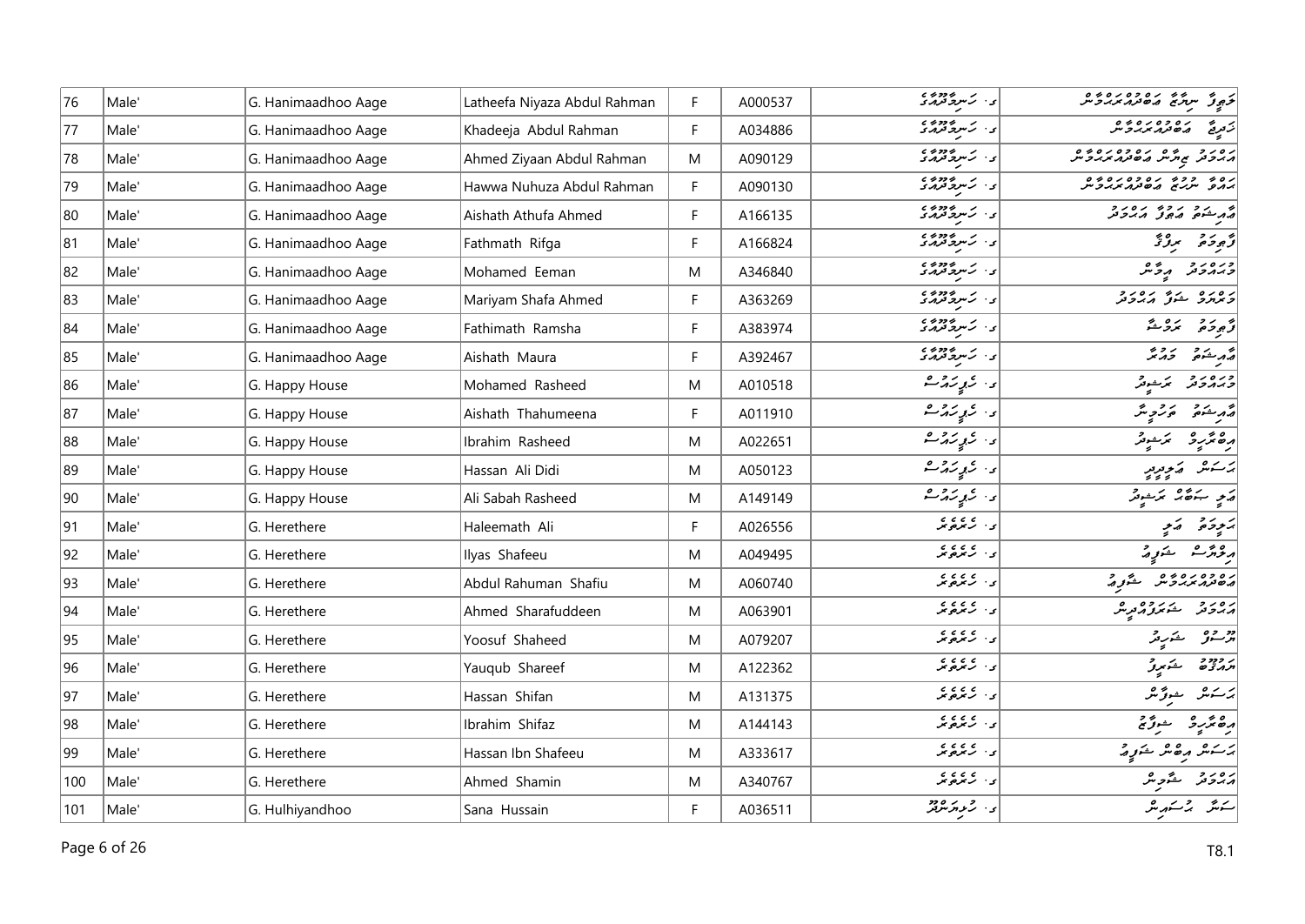| 102 | Male' | G. Hulhiyandhoo           | Shahidha Hussain         | F  | A036512 | ى - گەنگەنگەنگە                           | المشريق الرحشرين                         |
|-----|-------|---------------------------|--------------------------|----|---------|-------------------------------------------|------------------------------------------|
| 103 | Male' | G. Hulhiyandhoo           | Haseena Ibrahim          | F. | A036513 | ی - گروپولیو دو<br>ت                      | ىزىيەنتر بەھ ئۈرۈ                        |
| 104 | Male' | G. Hulhiyandhoo Uthurubai | Ahmed Hussain            | M  | A000909 | ی گرمز مرد دو در م                        | رەرد دىر                                 |
| 105 | Male' | G. Hulhiyandhoo Uthurubai | Ibrahim Hussain          | M  | A037368 | ی گرمز مرد دو در م                        | ەر ھەتىر جە<br>س                         |
| 106 | Male' | G. Hulhiyandhoo Uthurubai | Aishath Rana Ibrahim     | F  | A333981 | י התחייתות הפידור<br>ז' התחייתות הפידוסוף | ړ.<br>د دغني نمکر ده نمرو                |
| 107 | Male' | G. Hulhiyandhoo Uthurubai | Mohamed Raais Ibrahim    | M  | A333984 | י התחייתות הפידור<br>ז' התחייתות הפידוסוק | כנסגב שהם הסתגב                          |
| 108 | Male' | G. Keshuareena            | Roshan Shareef           | F  | A094223 | -<br>ئ- ئاشىق ئەسپەتىر                    | ېرىشكى ئىقلى <sub>رى</sub> ئ             |
| 109 | Male' | G. Keshuareena            | Aminath Ramsha Shareef   | F  | A094224 | ى ئاستىم ئىرىنگە                          | أأوللم لاوقا عكرو                        |
| 110 | Male' | G. Keshuareena            | Aishath Rukhusha Shareef | F  | A094225 | ى ئاھىدىم بىرىتى<br>ئ                     | و<br>در شوه برزشهٔ شهر                   |
| 111 | Male' | G. Keshuareena            | Arushy Shareef           | F  | A094226 | <br>  <sub>ى</sub> ، ئاشۇرىم يېرىنگر      | ر<br>مەيرىسى ئىكەنبوقى                   |
| 112 | Male' | G. Keshuareena            | Fathmath Shabnam Rasheed | F. | A100389 | <br>  <sub>ى</sub> ، ئاشۇرىم يېرىنگر      | و د د ده ده کرخونه                       |
| 113 | Male' | G. Keshuareena            | Rixz Adil Jaleel         | M  | A341722 | ى ئاستىم ئىرىتر                           | براءج أزورته في ولح                      |
| 114 | Male' | G. Light Green            | Mohamed Siraj            | M  | A012387 | ى ئۇرغۇ ئېچىرىش                           | ورەرو سەرق                               |
| 115 | Male' | G. Light Green            | Shafiya Hussain          | F  | A012548 | ى ئۇم ھۇمچىرىگە                           | شۇرىگە برگىتىرىگر                        |
| 116 | Male' | G. Light Green            | Asma Ibrahim             | F  | A047783 | ى خەرج دېمبرىتر                           |                                          |
| 117 | Male' | G. Light Green            | Fathimath Hassan         | F. | A052279 | ى ئەرەۋىرىر                               | و محمد بر سکاهر                          |
| 118 | Male' | G. Light Green            | Ismail Shahid            | M  | A056976 | ى ئۇرغۇ ئېچىرىش                           | رەم ئەرەپە ئەرەر<br>رايەت ئەرەر          |
| 119 | Male' | G. Light Green            | Ibrahim Muavin           | M  | A104904 | ى ئۇرغۇ ئېچىرىش                           | ېر چې پر ده<br>بر څنگړنه<br>تر پژوىتر    |
| 120 | Male' | G. Light Green            | Mariyam Shuhudha         | F  | A121273 | ى ئەرەۋىرىر                               | ر ه ر ه<br><del>و</del> بربرو<br>ىشۇر تۇ |
| 121 | Male' | G. Light Green            | Ibrahim Sinan            | M  | A167187 | ى ئۇرغۇ ئېيىتر                            | ەرھەترىر <sup>ە</sup><br>سەمئرىتر        |
| 122 | Male' | G. Maabinhuraa            | Aishath Fayaza           | F  | A005565 | ى ئۇھ بىرىرىم                             | و گرمشگر <sup>2</sup><br>ىز ئەشە         |
| 123 | Male' | G. Maabinhuraa            | Fathimath Riyaza         | F  | A009211 | ى ئەھەرىرىگە                              | وحجوحهم<br>ىروترىشە                      |
| 124 | Male' | G. Maabinhuraa            | Hassan Shiyaz            | M  | A009213 | ى ئەھەررىگە                               | ىز سەش ھەر <i>گە</i> تە                  |
| 125 | Male' | G. Maabinhuraa            | Hussain Fayaz            | M  | A009215 | ى ئەھ ئىرىرىم                             | برسكهر بويدية                            |
| 126 | Male' | G. Maabinhuraa            | Rugiyya Hassan           | F. | A044069 | ى ئەھ بىرىرىم                             | ترتومان كالكامل                          |
| 127 | Male' | G. Maabinhuraa            | Ahmed Riyaz              | M  | A052877 | ى بە ئەھەس ئەتر                           | رەرد پەرت                                |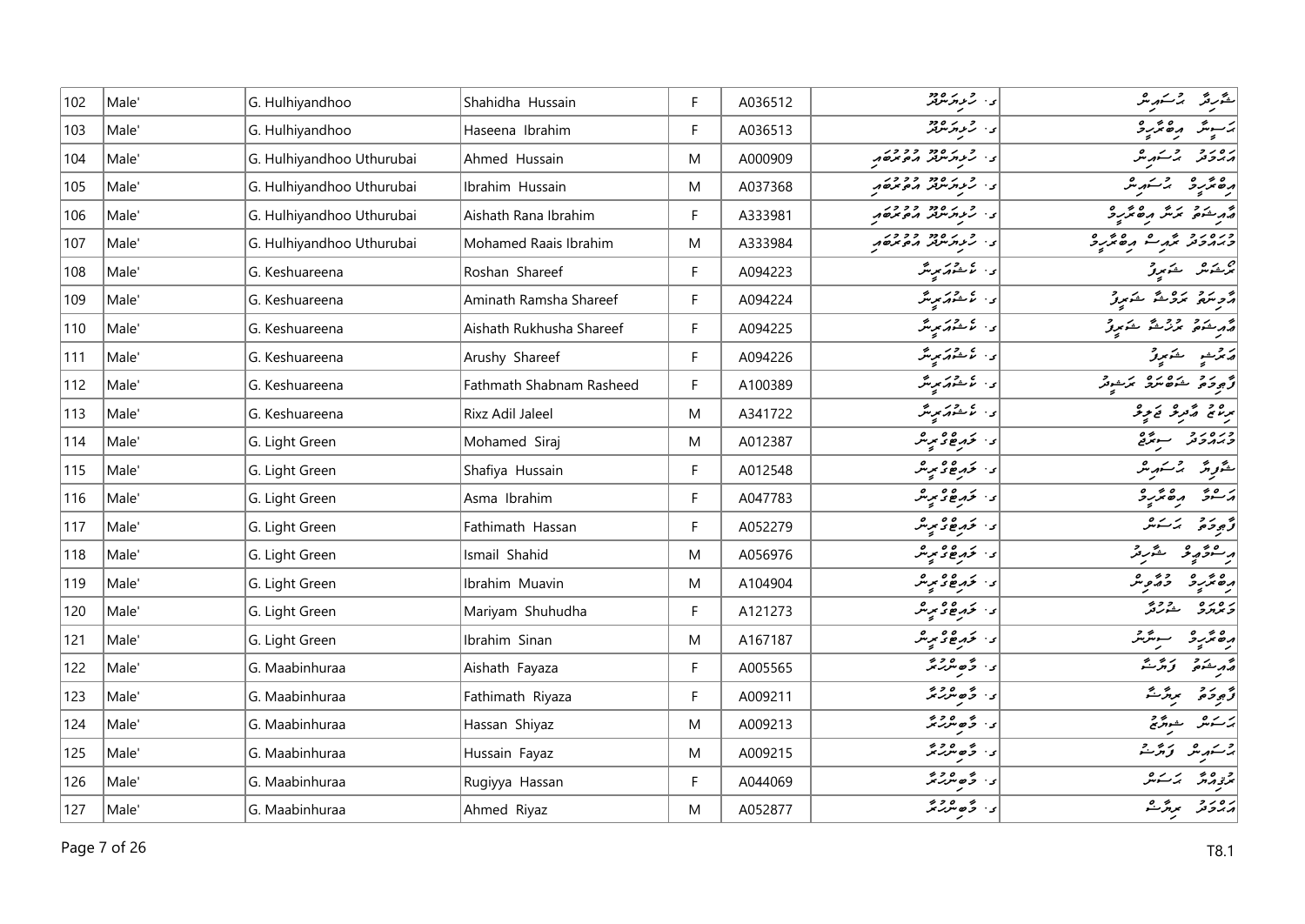| 128 | Male' | G. Maabinhuraa       | Mohamed Niyaz          | M           | A054718 | ء پە ئەھرىرىگە                                                       | בגם בב ייטביב                                                                                                                                                                                                                                                                                                                                       |
|-----|-------|----------------------|------------------------|-------------|---------|----------------------------------------------------------------------|-----------------------------------------------------------------------------------------------------------------------------------------------------------------------------------------------------------------------------------------------------------------------------------------------------------------------------------------------------|
| 129 | Male' | G. Maabinhuraa       | Moosa Dawood           | M           | A058304 | ى ئەھ بىرىرىمە                                                       | ووقت فرود و                                                                                                                                                                                                                                                                                                                                         |
| 130 | Male' | G. Maabinhuraa       | Mariyam Fayaza         | F           | A077568 | ى ئەھبىر بىر                                                         | رەرە زېرگ                                                                                                                                                                                                                                                                                                                                           |
| 131 | Male' | G. Maabinhuraa       | Ismail Fiyaz           | M           | A077569 | ى ئەھلىرىدىگە                                                        | وسفوتموفر وترش                                                                                                                                                                                                                                                                                                                                      |
| 132 | Male' | G. Maabinhuraa       | Maryam Ahmed           | $\mathsf F$ | A157262 | ى ئۇھ بىرىرىم                                                        | נסנס נסנד                                                                                                                                                                                                                                                                                                                                           |
| 133 | Male' | G. Maavani           | Rasheedhaa Rashad      | F.          | A034268 | ء پیچموں                                                             | مكركونكل مكركونكر                                                                                                                                                                                                                                                                                                                                   |
| 134 | Male' | G. Maavani           | Mohamed Midhshaah      | M           | A064265 | ء بمحق مبر                                                           | ورەرو وفرش                                                                                                                                                                                                                                                                                                                                          |
| 135 | Male' | G. Maavani           | Ibrahim Midhshaah      | M           | A068344 | <br> د· د څوکيو                                                      | رەترىرو دورگ                                                                                                                                                                                                                                                                                                                                        |
| 136 | Male' | G. Maavani           | Aishath Shazra Umar    | F           | A079308 | [ر. ۇۇسر                                                             |                                                                                                                                                                                                                                                                                                                                                     |
| 137 | Male' | G. Maavani           | Yoosuf Umar            | M           | A081390 | ، ئەقەس <sub>ى</sub>                                                 | מ כני הגב<br>תו-ת הבית                                                                                                                                                                                                                                                                                                                              |
| 138 | Male' | G. Maavani           | Dr. Hussain Sunny Umar | M           | A122456 | [. ئۇغ <sub>ەس</sub>                                                 | برەي ب <sub>ە</sub> ر سەر بىر سەپىر بەر بر                                                                                                                                                                                                                                                                                                          |
| 139 | Male' | G. Male Hiya 1 14-04 | Mareena Mohamed        | $\mathsf F$ | A151636 | $14-04$ $1\frac{2}{5}$ ء · ح                                         | وَ پر په دره دو                                                                                                                                                                                                                                                                                                                                     |
| 140 | Male' | G. Male Hiya 1 14-04 | Hawwa Zahidha          | $\mathsf F$ | A226473 | $14-04$ $1$ $5\frac{2}{3}$ $\cdot$ $s$                               | بروء يحرقه                                                                                                                                                                                                                                                                                                                                          |
| 141 | Male' | G. Male Hiya 1 14-04 | Aishath Shizny         | $\mathsf F$ | A269025 | $14-04$ $1\frac{2}{5}$ - د څخه د ته $\frac{2}{5}$                    | وكرمشكم الشوره س                                                                                                                                                                                                                                                                                                                                    |
| 142 | Male' | G. Male Hiya 1 14-04 | Mariyam Shaheeda       | F           | A371660 | $14-04$ $1\frac{2}{5}$ $\frac{2}{5}$ $\cdot$ $s$                     | رەرە شەرى <i>گ</i> ە                                                                                                                                                                                                                                                                                                                                |
| 143 | Male' | G. Mayweed           | Fathimath Naaza        | F           | A042236 | لى بى ھونا<br>ك                                                      | توجوحو شج                                                                                                                                                                                                                                                                                                                                           |
| 144 | Male' | G. Mayweed           | Hassan Shamin          | M           | A042250 | ر به عو <b>ده</b><br>د گروه                                          | ىر كەش سەھ بىر                                                                                                                                                                                                                                                                                                                                      |
| 145 | Male' | G. Mayweed           | Hussain Shaman         | M           | A042252 | لى بى ھ<br>ك                                                         | ج ڪهر شرح شري                                                                                                                                                                                                                                                                                                                                       |
| 146 | Male' | G. Mayweed           | Ibrahim Nasif          | M           | A048456 | $\sqrt{2}$<br>$2\sqrt{2}$                                            | ەھ ئەرە ئەسىرى<br>مەھ ئەرە                                                                                                                                                                                                                                                                                                                          |
| 147 | Male' | G. Mayweed           | Ismail Asif            | M           | A059279 | ر به عو <b>ده</b><br>د گرمونه                                        | برحوم ومسوق                                                                                                                                                                                                                                                                                                                                         |
| 148 | Male' | G. Mayweed           | Latheefa Ali           | F           | A094012 | ر به عو <b>ده</b><br>د گرمونه                                        | لمحبوق المالمج                                                                                                                                                                                                                                                                                                                                      |
| 149 | Male' | G. Mayweed           | Ahmed Wasyl            | M           | A270279 | ر به عو <b>ده</b><br>د گرمونه                                        | $\begin{array}{cc} \mathcal{L}_{\mathcal{L}} & \mathcal{L}_{\mathcal{L}} & \mathcal{L}_{\mathcal{L}} \\ \mathcal{L}_{\mathcal{L}} & \mathcal{L}_{\mathcal{L}} & \mathcal{L}_{\mathcal{L}} & \mathcal{L}_{\mathcal{L}} \\ \mathcal{L}_{\mathcal{L}} & \mathcal{L}_{\mathcal{L}} & \mathcal{L}_{\mathcal{L}} & \mathcal{L}_{\mathcal{L}} \end{array}$ |
| 150 | Male' | G. Mayweed           | Abdulla Sarah          | M           | A305863 | $\begin{bmatrix} 0 & 2c & 0 \\ 2 & 0 & 0 \\ 0 & 0 & 0 \end{bmatrix}$ | سە ئىرچە<br>برە تراللە                                                                                                                                                                                                                                                                                                                              |
| 151 | Male' | G. Mayweed           | Fathmath Zuha Ahmed    | $\mathsf F$ | A328531 | ر به عده ه<br>د سر څو چ                                              | و د د ده ده دو                                                                                                                                                                                                                                                                                                                                      |
| 152 | Male' | G. Midhili           | Fathimath Ruwaidha     | F           | A025615 | ی او توپو<br>ارز                                                     | وتموخو ممورش                                                                                                                                                                                                                                                                                                                                        |
| 153 | Male' | G. Midhili           | Shiyam Ibrahim         | M           | A040893 | ی او توپو<br>ار ر                                                    | شوره ده تر د                                                                                                                                                                                                                                                                                                                                        |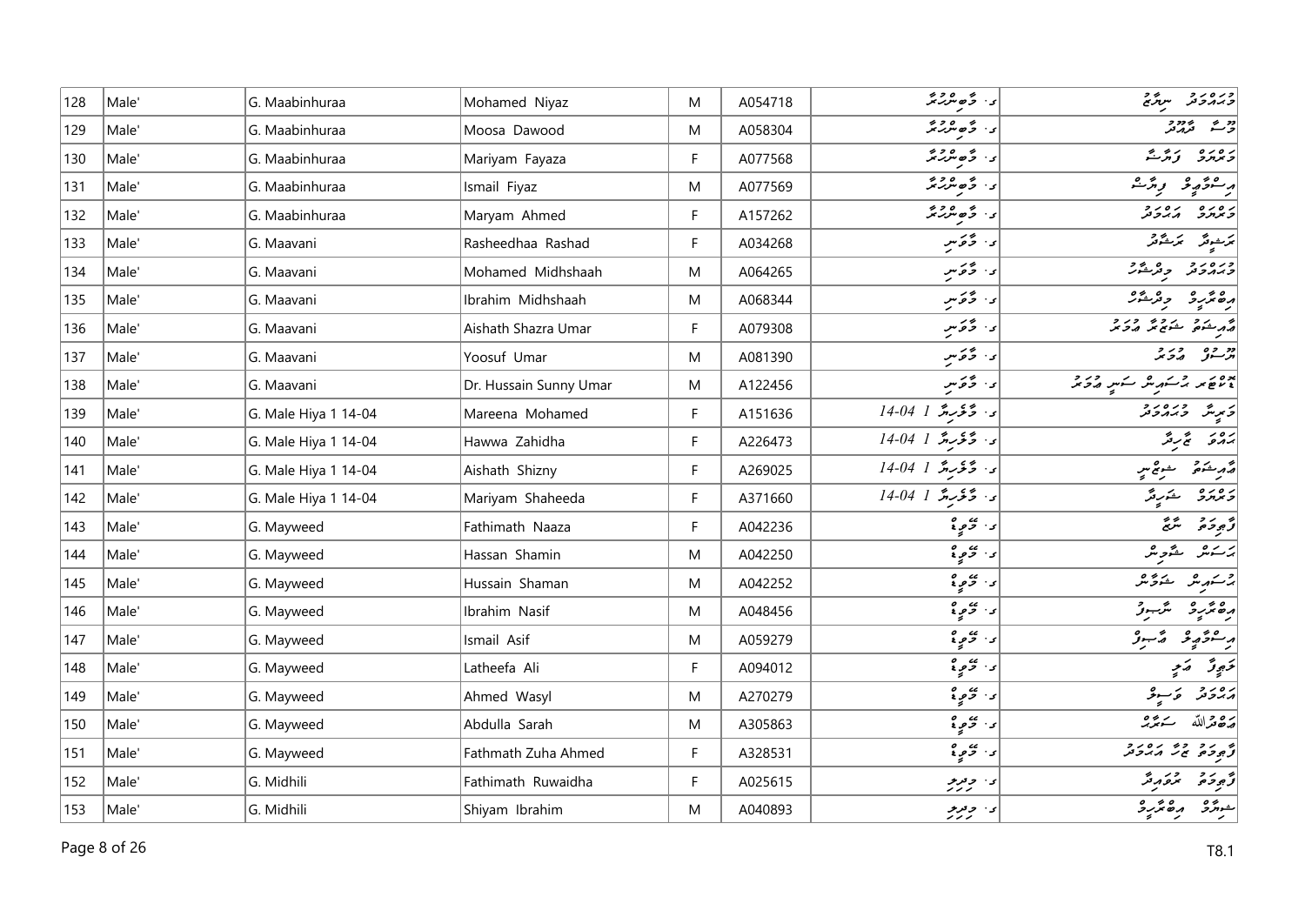| 154 | Male' | G. Midhili           | Mohamed Shiran              | M           | A041548 | ی او توپو<br>ارز                                        | ورەرو ھۆش                                                                    |
|-----|-------|----------------------|-----------------------------|-------------|---------|---------------------------------------------------------|------------------------------------------------------------------------------|
| 155 | Male' | G. Midhili           | Ahmed Shamin                | M           | A041549 | ی ا و توپو<br>ارداد                                     | رەرد شەرش                                                                    |
| 156 | Male' | G. Pearl Villa       | Ahmed Haneef                | M           | A031685 | ء <sub>َ</sub> بۇيرى م <sub>و</sub> مۇ                  | دەر ج برس                                                                    |
| 157 | Male' | G. River Rin         | Mariyam Shazra              | $\mathsf F$ | A024134 | ا <sup>ی ا</sup> مرغ مریش                               | رەرە شەرەپ                                                                   |
| 158 | Male' | G. River Rin         | Ibrahim Thaufeeg            | M           | A039465 | <sub>ى: موع</sub> ى مريشر                               | وە ئەر ئەدەپ                                                                 |
| 159 | Male' | G. River Rin         | Fathimath Shadhna           | F           | A039734 | ى سرەكىرىگە                                             | ه د د ده.<br>ترج د هم شوترس                                                  |
| 160 | Male' | G. River Rin         | Mohamed Shumais             | M           | A055048 | ى سىرەكىرىش                                             | ورەرو شۇرەر                                                                  |
| 161 | Male' | G. Sina Male 1 11-01 | Abdul Bari Mohamed          | M           | A044849 | $11-01$ كَ مِسْرَةَ دَبَّ $-1$                          | נסכפית כנסנכ<br>גםנקלפית כגתכנק                                              |
| 162 | Male' | G. Sina Male 1 11-01 | Aishath Lamya Abdul Bari    | F           | A050354 | $11-01$ او سوپېژو کې $11-01$                            | و مشهور ده ده ده در در مورد د                                                |
| 163 | Male' | G. Sina Male 1 11-01 | Abdulla Arafaath Abdul Bary | M           | A146186 | $11-01$ او سوپېرۍ تو $ $                                | رەداللە مەردە مەدەھىر                                                        |
| 164 | Male' | G. Sina Male 1 11-02 | Ibrahim Arif                | M           | A102809 | $11-02$ $13-7$ موسَّرَة $\sim$ 1                        | وە ئۆر ئەير                                                                  |
| 165 | Male' | G. Sina Male 1 11-02 | Aminath Shifaza             | F           | A104027 | $11-02$ $13-7$ موسَرَدَّ دَبَ                           | أزويتهم خرزة                                                                 |
| 166 | Male' | G. Sina Male 1 11-02 | Ahmed Faisal                | M           | A104111 | $11-02$ $13-7$ مِسْرَةٌ كَلَّ                           | برورو تهريدو                                                                 |
| 167 | Male' | G. Sina Male 1 11-02 | Hawwa Abdulla               | F           | A104144 | $11-02$ $13-7$ موسَرَدَّ دَرَ                           | بره بره دالله                                                                |
| 168 | Male' | G. Sina Male 1 11-02 | Amjad Mohamed               | M           | A104145 | $11 - 02$ $13 - 22$                                     | ג סג כ כגור<br>גרשע כגגבע                                                    |
| 169 | Male' | G. Sina Male 1 11-02 | Ali Shifau                  | M           | A337300 | $11-02$ $13-2$ د سومتردگر $13-12$                       | أەكىم سىردە                                                                  |
| 170 | Male' | G. Sina Male 1 11-03 | Ahmed Ibrahim               | M           | A010392 | $11-03$ $13-2$ - المستردَّءَ                            | رەرو مەھرىر                                                                  |
| 171 | Male' | G. Sina Male 1 11-03 | Fathimath Shahuna           | $\mathsf F$ | A011779 | $11-03$ $13-2$ - المستردَّة $\frac{2}{3}$               | أرتموخا والمتكريش                                                            |
| 172 | Male' | G. Sina Male 1 11-03 | Sara Umar                   | $\mathsf F$ | A011786 | $11-03$ $13-7$ موسَرَدَّ دَ                             | الشريق الروائي                                                               |
| 173 | Male' | G. Sina Male 1 11-03 | Hawwa Shaheen               | F           | A073760 | $\frac{1}{11-03}$ كَ مَسْتَغْرَّعْتُ لَمْ $\frac{2}{3}$ | أبروء شياس                                                                   |
| 174 | Male' | G. Sina Male 1 11-03 | Thoha Shiman Ahmed          | M           | A073761 | $11-03$ $13-2$                                          | وي <sub>شو</sub> و ته ده د و د                                               |
| 175 | Male' | G. Sina Male 1 11-04 | Nuzuhath Abdul Azeez        | F           | A121144 | $11 - 04$ $13.2 - 11$                                   | ככי כ- ייספס <i>בי</i><br>ייט <i>ב ייס</i> השניק <i>יב</i> ה <sub>בו</sub> ב |
| 176 | Male' | G. Sina Male 1 11-04 | Tholal Abdul Azeez          | M           | A123767 | $11-04$ $133-1$ مِسْرَدَّة                              | קצב קסיפרקים                                                                 |
| 177 | Male' | G. Sina Male 1 11-04 | Azza Abdul Azeez            | F           | A123813 | $11-04$ $133-1$ مِسَرَدَّ دَ $1$                        | גם ביסיפריקים                                                                |
| 178 | Male' | G. Sina Male 1 11-04 | Bahjath Abdul Azeez         | M           | A123818 | $11-04$ $132-1$                                         | ره رحمد ده وه در ح<br>حري من من من المركز من ح                               |
| 179 | Male' | G. Sina Male 1 11-04 | Abdul Azeez Moosa           | M           | A123881 | $11-04$ $132-1$                                         | גם כסגם בריה<br>הסטיבה <sub>ב</sub> שה                                       |
|     |       |                      |                             |             |         |                                                         |                                                                              |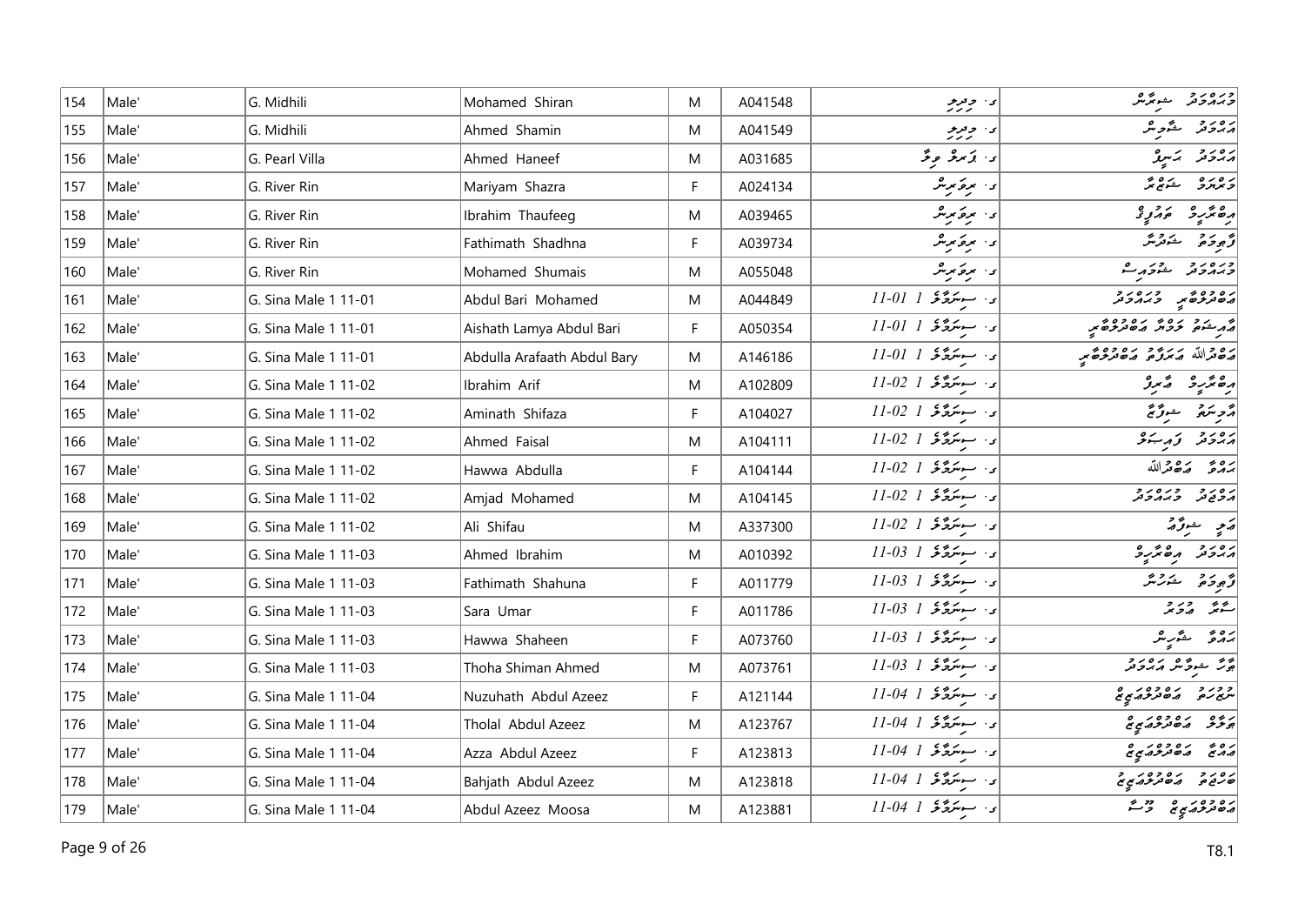| 180 | Male' | G. Sina Male 1 11-04 | Fathimath Amany Abdul Azeez | F. | A356534 | $11 - 04$ $13.2 - 1$                         | و دو مۇس مەدەم ج                          |
|-----|-------|----------------------|-----------------------------|----|---------|----------------------------------------------|-------------------------------------------|
| 181 | Male' | G. Sina Male 1 11-04 | Azham Abdul Azeez           | M  | A363399 | $11-04$ $1330 - 1$                           | ג 2000 ג 2000 פי 2000 E                   |
| 182 | Male' | G. Sina Male 1 11-04 | Tolhath Abdul Azeez         | M  | A363400 | $11-04$ $1330 - 1$                           | ره ر د پره ده در ه<br>جويرمو ماه مرکزم مي |
| 183 | Male' | G. Sina Male 1 11-04 | Ahmed Nawaz                 | M  | A375883 | $11$ -04 $133 - 1$ اء .                      | ره رو بروو                                |
| 184 | Male' | G. Sina Male 1 11-05 | Mariyam Ali                 | F  | A076307 | $11 - 05$ $1$ $55 - 1$                       | د ۱٫۵ د په په                             |
| 185 | Male' | G. Sina Male 1 11-05 | Khadheeja Hindhu Ali        | F  | A132719 | $11-05$ $13-2$                               | زَمْرِيعٌ رِسْرُتْرَ مَ مَرِ              |
| 186 | Male' | G. Sina Male 1 11-05 | Aishath Ali                 | F  | A149905 | $11-05$ $13-7$ مَسِتَرَدَّعَ $-1$            | أومر شنعتى أورمح                          |
| 187 | Male' | G. Sina Male 1 11-05 | Mariyam Fazeela             | F  | A272315 | $11-05$ $13-7$ مَسِتَرَدَّعَ $-1$            | ویروژ تی نیوژ                             |
| 188 | Male' | G. Sina Male 1 11-05 | Mohamed Ali                 | M  | A371202 |                                              | ورەرو كەير                                |
| 189 | Male' | G. Sina Male 1 11-05 | Ahmed Faisal                | M  | A381726 | $11-05$ $13-2$ موسَر                         | برەرد تەب كە                              |
| 190 | Male' | G. Sina Male 1 12-01 | Fathimath Ibrahim           | F  | A038627 | $12-01$ كَ مِسْرَةَ قَدْ $1/1$               | أزوده مقترد                               |
| 191 | Male' | G. Sina Male 1 12-01 | Aishath Ilmeena Rasheed     | F  | A129025 | $12-01$ كَ سِيتَمَعَّدُ $1 \sim 1$           | أمر مشكرة المرفوج مكر مكر مسوفر           |
| 192 | Male' | G. Sina Male 1 12-01 | Mohamed Ilmeen Rasheed      | M  | A129029 | $12-01$ كَ مِسْرَةَ قَدْ $1/1$               | ورەرو رووپىر برَجو                        |
| 193 | Male' | G. Sina Male 1 12-01 | Mohamed Janaan Rasheed      | M  | A129033 | $12-01$ كَ مِسْرَحَمَدُ $1$                  | ورەرو رشرش پرَجوتر                        |
| 194 | Male' | G. Sina Male 1 12-01 | Aminath Shanaz              | F. | A138854 | $12-01$ كَ مِسْرَةَ قَدْ $1/1$               | أترجر متمريح ويمنع                        |
| 195 | Male' | G. Sina Male 1 12-01 | Hassan Shamin               | M  | A138855 | $12-01$ $132-1$                              | برسەمىر سۇرىتر                            |
| 196 | Male' | G. Sina Male 1 12-01 | Ali Ibrahim                 | M  | A141941 | $12-01$ كَ سِيتَمَعَّرُ $1/1$                | أتمو مقترع                                |
| 197 | Male' | G. Sina Male 1 12-02 | Mohamed Ashraf              | M  | A095120 | $12-02$ $1330 - 1$                           | وره رو بره ده<br>وبردونر برشوبرو          |
| 198 | Male' | G. Sina Male 1 12-02 | Abdul Sathaar Mohamed       | M  | A126202 | $12-02$ $13-2$ جسترده کر                     | נס כם נסמיכ - כנסניכ<br>השנקה - המיביק    |
| 199 | Male' | G. Sina Male 1 12-02 | Fathimath Asra              | F  | A159317 | $12-02$ $133$                                | أزّودَه رَسْعَدُ                          |
| 200 | Male' | G. Sina Male 1 12-02 | Ahmed Aslam                 | M  | A331885 | $\overline{12\text{-}02}$ المستشركة في 12-02 | رەرو پەرەرە                               |
| 201 | Male' | G. Sina Male 1 12-02 | Aishath Shakha Yoosuf       | F  | A345710 | $12-02$ $133$                                | وگهرڪو ڪري <del>دو و</del> ه              |
| 202 | Male' | G. Sina Male 1 12-03 | SHEEREEN JANNATH ADAM       | F  | A029192 | $12-03$ $13-2$ جوسَعَةَ $\frac{2}{3}$        | أخويريثر في شريره المجردة                 |
| 203 | Male' | G. Sina Male 1 12-04 | Aishath Shiyana             | F  | A051164 | $12-04$ $1$ $55 - -$                         | أقرم شكوة الشورش المحمد                   |
| 204 | Male' | G. Sina Male 1 12-04 | Aminath Shifaza             | F  | A077783 | $12-04$ $13-2$ موسَر                         | أرمح سكرة المسورقة                        |
| 205 | Male' | G. Sina Male 1 12-04 | Thoiba Abdul Samad          | F  | A077784 | $12-04$ $133 - 1$                            | פתם בסמר נגד                              |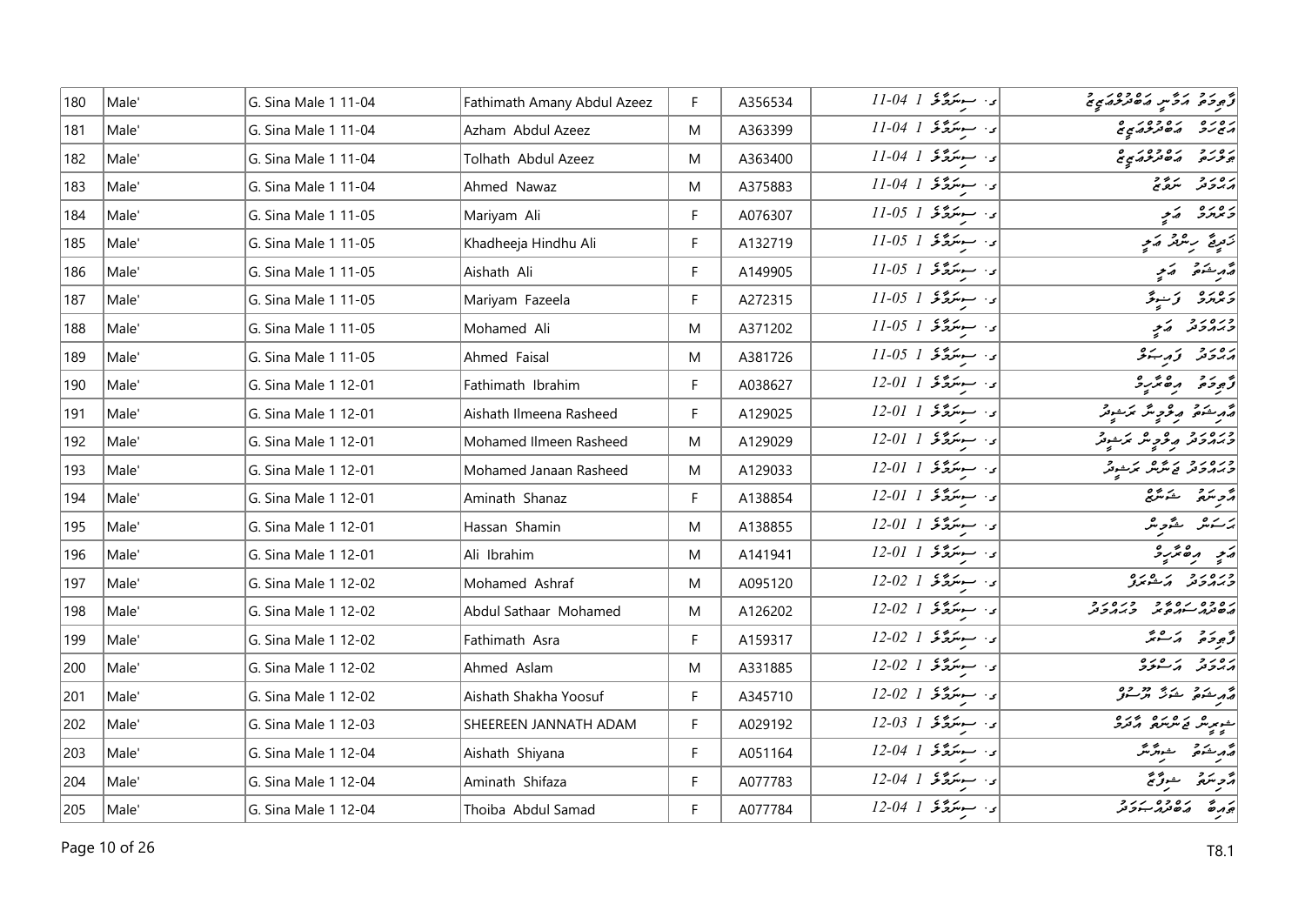| 206 | Male' | G. Sina Male 1 12-04 | Ahmed Shafeeq                 | M | A077785 | $12-04$ او سوپىر قىقى 1 12-04               | در در در سکور تح                       |
|-----|-------|----------------------|-------------------------------|---|---------|---------------------------------------------|----------------------------------------|
| 207 | Male' | G. Sina Male 1 12-04 | <b>Abdul Samad</b>            | M | A141689 | $12-04$ $133 - 1$                           | ره وه برر و<br>های فرو جو تر           |
| 208 | Male' | G. Sina Male 1 12-04 | Hussain Shafeen               | M | A331626 | $12-04$ $1$ $55 - -1$                       | جر سک <i>م پر شکو پی</i> ر             |
| 209 | Male' | G. Sina Male 1 12-05 | Mariyam Asima                 | F | A102989 | $12-05$ $1$ $55 - -1$                       | د بر ده په پرځ                         |
| 210 | Male' | G. Sina Male 1 12-05 | Aminath Hushamath             | F | A102990 | $12-05$ $1\frac{2}{3}$ ي. سوسَرَدَّ عَ      | أأروسهم المرشوح                        |
| 211 | Male' | G. Sina Male 1 12-05 | Ahmed Irushad                 | M | A146973 | $12-05$ $13-2$ د سومتردگر $12-05$           | أرور وترشور                            |
| 212 | Male' | G. Sina Male 1 12-05 | Aishath Niuma                 | F | A337138 | $12-05$ $1\,$ لِسَمَعَ حَمَد $\,$           | أشركت متصفح                            |
| 213 | Male' | G. Sina Male 1 12-06 | Ibrahim Naseer                | M | A048471 | $12\n-06$ $1$ د سومترده کر                  | رە ئۇرۇ سىبدىگە                        |
| 214 | Male' | G. Sina Male 1 12-06 | Mohamed Zahir                 | M | A112148 | $12{\text -}06$ السويترنجى كى 12-06 $\cdot$ | ورەرو پرىر                             |
| 215 | Male' | G. Sina Male 1 12-06 | Ali Naseer                    | M | A144661 | $12-06$ $13-22$ موسَرَدَّ دَ                | أركموا الكرسوس                         |
| 216 | Male' | G. Sina Male 1 12-06 | Ahmed Naseer                  | M | A149704 | $12{\text -}06$ كَ مِسْرَمَّةً $1$          | أرەرو سكىبولا                          |
| 217 | Male' | G. Sina Male 1 12-06 | Ismail Naseer                 | M | A300615 | $12\n-06$ $135 - 1$                         | أرسادة ويحر الترسوير                   |
| 218 | Male' | G. Sina Male 1 13-01 | Ahmed Fahmy Didi              | M | A011021 | $13-01$ $13-7$ مستردَّ دَ                   | ر و ر و تر تر در در در ا               |
| 219 | Male' | G. Sina Male 1 13-01 | Ahmed Yoosuf                  | M | A023777 | $13-01$ او سوسَرَدَّ کر $ 13-01 $           | ره رو دو وه<br> پرېرو پر سر            |
| 220 | Male' | G. Sina Male 1 13-01 | Ahmed Simah                   | M | A043588 | $13-01$ $13-7$ - المستردَّءَ                | أرورو سودر                             |
| 221 | Male' | G. Sina Male 1 13-01 | Fathimath Samha               | F | A043589 | $13-01$ $13-7$ موسَّرَة دَ $1$              | أوجوحه سنوبر                           |
| 222 | Male' | G. Sina Male 1 13-01 | Aishath Sahma                 | F | A043596 | $13-01$ $13-7$ موسَرَدَّ دَ                 | أقرم يشكموا المستردة                   |
| 223 | Male' | G. Sina Male 1 13-01 | Mariyam Naghma                | F | A070926 | $13-01$ او سوسَرَدَّ دَ 1                   | י פי מגיב<br><i>בינ</i> ו <i>נ</i> מגב |
| 224 | Male' | G. Sina Male 1 13-01 | Mariyam Samiha                | F | A100685 | $13-01$ كَ سِيتَرَجَّدُ $1 \sim 1$          | د بر پر د شورته                        |
| 225 | Male' | G. Sina Male 1 13-01 | Aishath Azma                  | F | A138890 | $13-01$ $13-7$ موسَعَة $\frac{2}{3}$        | أوهر مشتمر أمام والمحمدة               |
| 226 | Male' | G. Sina Male 1 13-01 | Mohamed Maumoon Fahmy<br>Didi | M | A151333 | $13-01$ $13-7$ موسَّرَة $\cdot$ 1           | כנסנד נכחם נכ<br>כמהכת כהכית ציבתת     |
| 227 | Male' | G. Sina Male 1 13-02 | Fathimath Rasheeda            | F | A022619 | $13-02$ او سوشگە 1-3                        | أزَّوِدَةُ بَرَشِيثَر                  |
| 228 | Male' | G. Sina Male 1 13-02 | Mohamed Azhan                 | M | A159667 | $13-02$ $1-55$ مِسْرَة دَبَر                | ورەرو رەپەر                            |
| 229 | Male' | G. Sina Male 1 13-02 | Mariyam Abdulla               | F | A348342 | $13-02$ $1-55$ موسَّرَدَّ دَبِي             | ترمره ره والله                         |
| 230 | Male' | G. Sina Male 1 13-02 | Mohamed Haisham               | M | A375040 | $13-02$ $1-53$                              | ورەرو ئېرىشكى                          |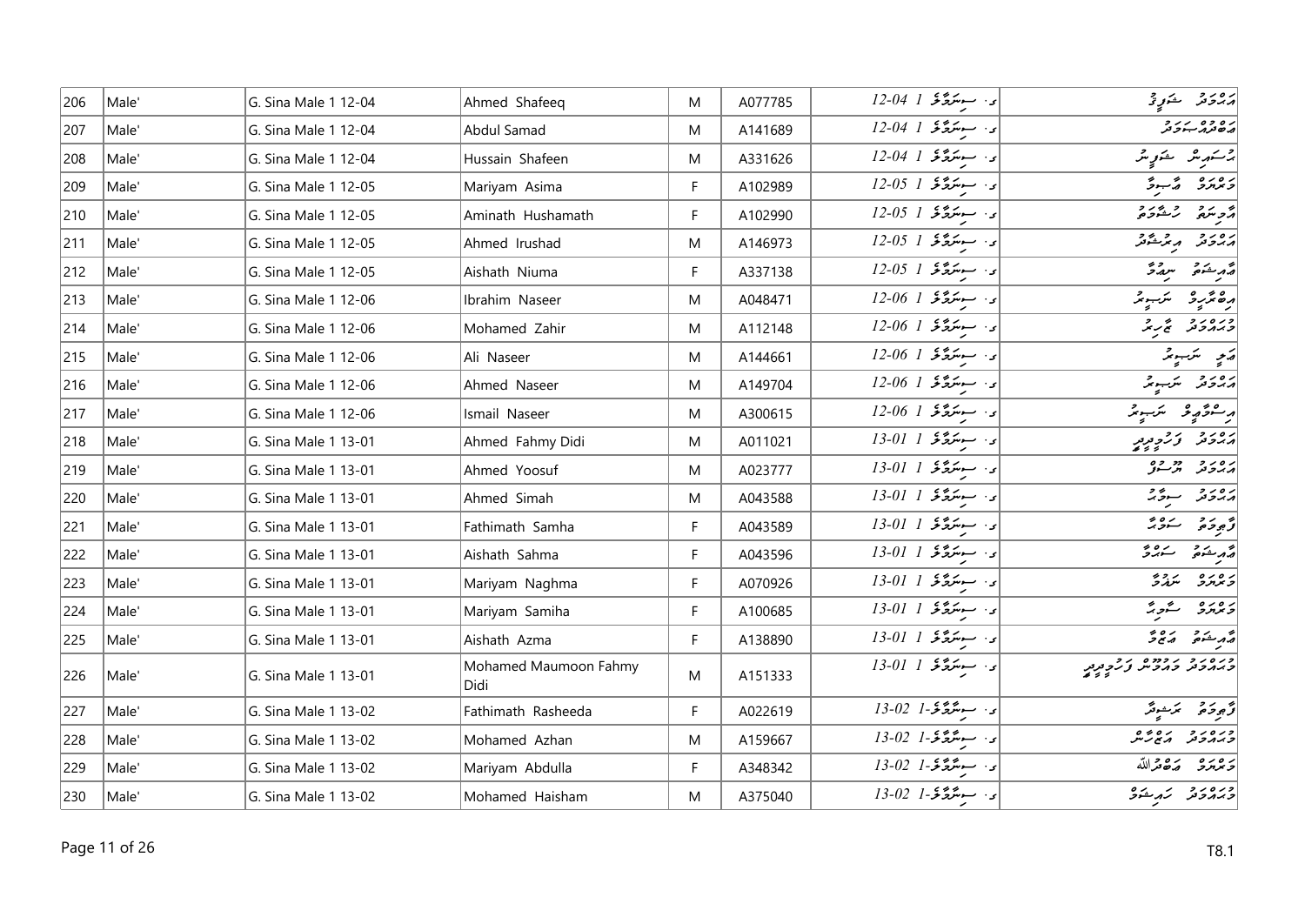| 231 | Male' | G. Sina Male 1 13-04 | Aminath Ulfa                      | F. | A028130 | $13-04$ $13-2$ ، سوسَرَدَّ دَ                                           | ړې شه ده د                                                                                                                                                                                                                       |
|-----|-------|----------------------|-----------------------------------|----|---------|-------------------------------------------------------------------------|----------------------------------------------------------------------------------------------------------------------------------------------------------------------------------------------------------------------------------|
| 232 | Male' | G. Sina Male 1 13-04 | Aishath Abdul Rahman              | F. | A047248 | $13-04$ $13-04$                                                         | ه در دره دره ده در محمد در محمد در محمد در محمد در محمد در محمد در محمد در محمد در محمد در محمد در محمد در محم<br>در محمد در محمد در محمد در محمد در محمد در محمد در محمد در محمد در محمد در محمد در محمد در محمد در محمد در محم |
| 233 | Male' | G. Sina Male 1 13-04 | Ismail Irufan                     | M  | A114375 | $13-04$ $1$ $55 - -1$                                                   | ر قۇمۇھ مەرگە                                                                                                                                                                                                                    |
| 234 | Male' | G. Sina Male 1 13-04 | Abdulla Shamaan Easa              | M  | A157099 | $13-04$ $13-04$ $\frac{25}{10}$ $\cdot$ $\cdot$                         | رەداللە خەدەم رېڭ                                                                                                                                                                                                                |
| 235 | Male' | G. Sina Male 1 13-04 | Fathimath Naafia Easa             | F. | A352166 | $13-04$ $13-22$                                                         | توجوحه شرقه ويث                                                                                                                                                                                                                  |
| 236 | Male' | G. Sina Male 1 13-05 | Mohamed Hashim                    | M  | A024244 | $13-05$ $13-25$ مسترده کر                                               | ورەرو گىدۇ                                                                                                                                                                                                                       |
| 237 | Male' | G. Sina Male 1 13-05 | AMINATH SIZNA                     | F  | A024282 | $13-05$ $13-05$ $\frac{25}{10}$ $\frac{1}{2}$                           | ۇ جەنبە ئەسىرىنى<br>مەسىر                                                                                                                                                                                                        |
| 238 | Male' | G. Sina Male 1 13-05 | Ali Hashim                        | M  | A067773 | $13-05$ $13-05$ $-15$                                                   | ړې رمخ شود کا                                                                                                                                                                                                                    |
| 239 | Male' | G. Sina Male 1 13-05 | Mariyam Mizna                     | F. | A067774 | $13-05$ $1\frac{2}{3}$ ى سوسَرَدَّ دَ                                   | رەرە دېڭر                                                                                                                                                                                                                        |
| 240 | Male' | G. Sina Male 1 13-05 | Aishath Haulath                   | F. | A094342 | $13-05$ $13-05$ $\frac{25}{10}$ $\frac{1}{2}$                           | وكروشكا والمتحرم                                                                                                                                                                                                                 |
| 241 | Male' | G. Sina Male 1 13-05 | Sudha Hashim                      | F. | A100709 | $13-05$ $1\,$ د سوسَرَدَ د $\frac{2}{3}$                                |                                                                                                                                                                                                                                  |
| 242 | Male' | G. Sina Male 1 13-05 | SHIUNA HASHIM                     | F  | A131623 | $13-05$ $13-05$ $\frac{25}{10}$ $\frac{1}{10}$                          | شورممگر گرشور                                                                                                                                                                                                                    |
| 243 | Male' | G. Sina Male 1 13-05 | ZAHUWAAN MOHAMED<br><b>HASHIM</b> | M  | A166438 |                                                                         | ر و ه ه د و د و و محت د و .<br>نر <i>رو</i> س و بر د و تر محت و                                                                                                                                                                  |
| 244 | Male' | G. Sina Male 1 13-05 | Mohamed Vijdhan                   | M  | A349902 | $13-05$ $13-05$ $-15$                                                   | ورەرو ەيھر                                                                                                                                                                                                                       |
| 245 | Male' | G. Sina Male 1 13-05 | Zaidhan Mohamed Hashim            | M  | A365729 |                                                                         | ىم ئۇس دىمەدىر گىسى                                                                                                                                                                                                              |
| 246 | Male' | G. Sina Male 1 13-06 | Aminath Shahida                   | F. | A045867 | $13-06$ $13-25$ موسَر                                                   | ومحر سكر المحارقة                                                                                                                                                                                                                |
| 247 | Male' | G. Sina Male 1 13-06 | AISHATH SHIRMEEN                  | F. | A052731 | $13-06$ $13-22$                                                         | و مشرح شور محمد الله عليه الله عليه الله من الله عليه الله عليه الله عليه الله عليه الله عليه الله عليه الله ا<br>الله عليه الله عليه الله عليه الله عليه الله عليه الله عليه الله عليه الله عليه الله عليه الله عليه الله عليه  |
| 248 | Male' | G. Sina Male 1 13-06 | Khadeeja Easa Fulhu               | F. | A059196 | $13-06$ $13-25$ موسَر                                                   | زىرىھ ھەستۇرى                                                                                                                                                                                                                    |
| 249 | Male' | G. Sina Male 1 13-06 | Ibrahim Samir                     | M  | A067387 | $13-06$ $13-25$ مَسِعَمَعُو                                             | رە ئەر ئەر ئە                                                                                                                                                                                                                    |
| 250 | Male' | G. Sina Male 1 13-06 | Hassan Shifau                     | M  | A079293 | $13-06$ $13-25$ مَسِعَمَعُو                                             | ىر كەش سورتىر                                                                                                                                                                                                                    |
| 251 | Male' | G. Sina Male 1 14-01 | Mizna Qasim                       | F. | A055808 | $14-01$ كَ مِسْرَةَ دَبَّ $1$                                           | حرىج تىگە سچ سىزمى                                                                                                                                                                                                               |
| 252 | Male' | G. Sina Male 1 14-01 | Zeena Gasim                       | F. | A059088 | $14-01$ كَ مِسْرَةٌ حَدَّمَ الْسَلَمَلُومَ مِسْتَدَمَّدًا $\frac{1}{2}$ | ىم ئىگە ئۇسىر ئ                                                                                                                                                                                                                  |
| 253 | Male' | G. Sina Male 1 14-01 | Shareefa Hassan                   | F  | A059135 | $14-01$ كَ مِسْرَةٌ كَلَّ $1$                                           | ڪيرڙ پرڪش                                                                                                                                                                                                                        |
| 254 | Male' | G. Sina Male 1 14-02 | Abdul Shakoor                     | M  | A001299 | $14-02$ $13-2$ جوسَعَة $\frac{2}{3}$ - ج                                | ره وه در دو و<br>پره تر پر شومړنمه                                                                                                                                                                                               |
| 255 | Male' | G. Sina Male 1 14-02 | Hassan Sarah                      | M  | A381617 | $14-02$ $13-2$ د سومترنگر $13-1$                                        | يركسكان التائيرين                                                                                                                                                                                                                |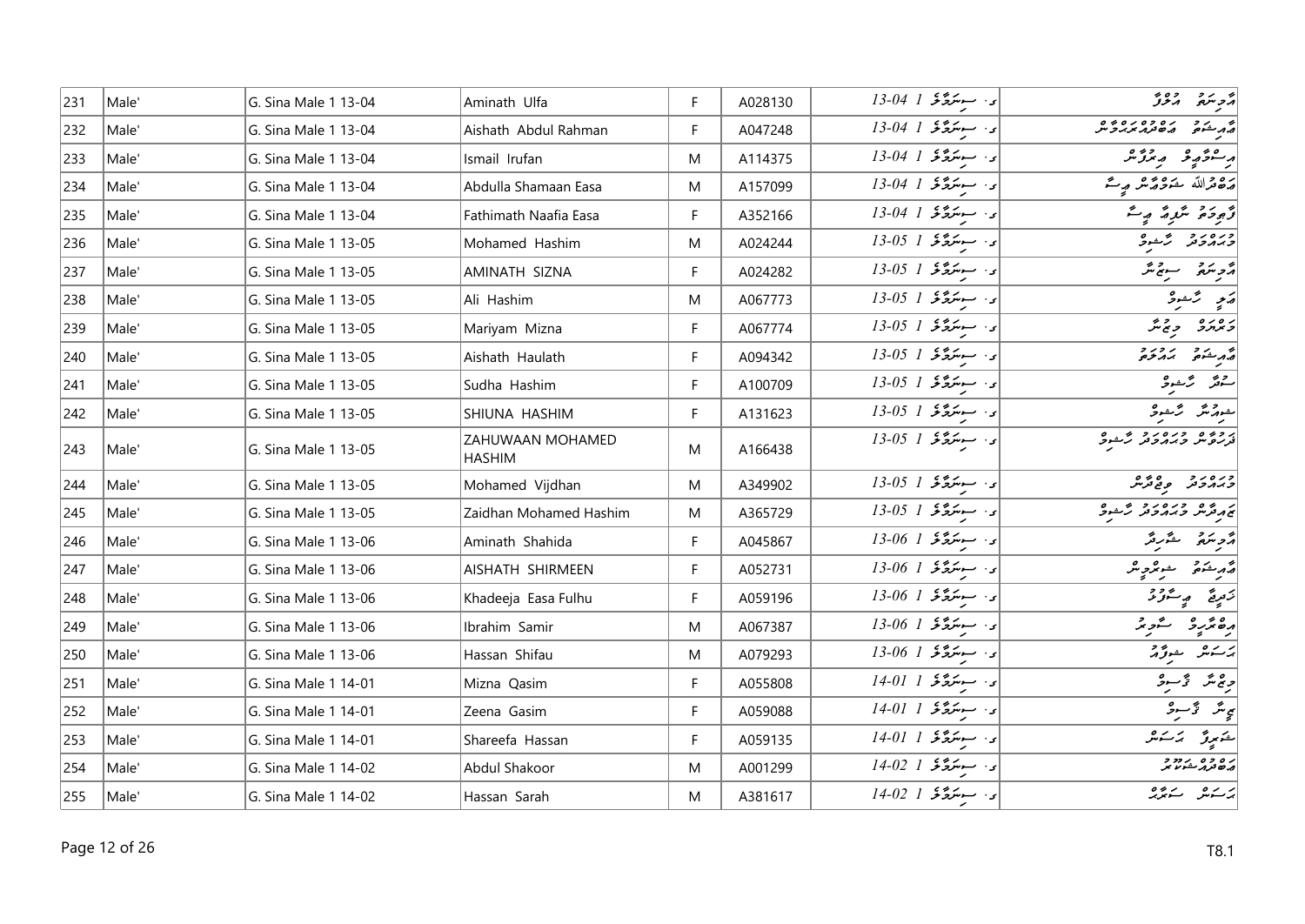| 256 | Male' | G. Sina Male 1 14-04 | Mohamed Shah             | M         | A063405 | $14-04$ $133-1$                             | ورەر دەر                             |
|-----|-------|----------------------|--------------------------|-----------|---------|---------------------------------------------|--------------------------------------|
| 257 | Male' | G. Sina Male 1 14-04 | Fathmath Mizna           | F         | A063616 | $14-04$ $133 - 1$                           | أرتموخي وبحيث                        |
| 258 | Male' | G. Sina Male 1 14-04 | Mariyam Ibrahim          | F         | A064608 | $14-04$ $13-22$ مرسَردً                     | ئەتەر <i>ە</i><br>ە ھەترىر ۋ         |
| 259 | Male' | G. Sina Male 1 14-04 | Ahmed Sadheem            | M         | A124046 | $14-04$ $133-1$                             | د ۱۵ د د سکوری                       |
| 260 | Male' | G. Sina Male 1 14-06 | Mohamed Aseel Ibrahim    | M         | A154692 | $14-06$ $1$ څخه کړ $\sim$                   | כנסקב ג <del>יק</del> ב תסתקב        |
| 261 | Male' | G. Sina Male 1 14-06 | Aishath Ula              | F         | A329218 | $14-06$ $13.5$ مَسِتَرَدَّعَ                | أمر مشمور المركز                     |
| 262 | Male' | G. Sina Male 1 14-06 | Aishath Raaha Mohamed    | F         | A354081 | $14-06$ $1$ څخه کړه $\sim$                  | وكروشكا المراكب وبراه والمحمد        |
| 263 | Male' | G. Sina Male 2 11-01 | Mariyam Hassan           | F         | A037336 | $11-01$ $23-2$ موسَرَدً                     | ويوره يركبو                          |
| 264 | Male' | G. Sina Male 2 11-01 | Mariyam Shifnee          | F         | A040959 | $11 - 01$ $23 - 2$                          | ویروژ جوړس                           |
| 265 | Male' | G. Sina Male 2 11-01 | Mohamed Atheef           | M         | A060400 | $11 - 01$ $2$ خوشرده د $\sim$               | دره د د پروژ                         |
| 266 | Male' | G. Sina Male 2 11-01 | Shamsiyya Khalid         | F         | A062282 | $11 - 01$ $23 - 11$ ، سومترنگ               | شەۋىسەر ئۇ ئىسىر ئىر                 |
| 267 | Male' | G. Sina Male 2 11-01 | Ibrahim Rasheed          | M         | A138838 | $11 - 01$ $2$ خوش سوشگر $\cdot$             | أرەنۇر ئىسىم                         |
| 268 | Male' | G. Sina Male 2 11-01 | Mariyam Thaima Athyf     | F         | A339109 | $11-01$ $23-7$ مِسْرَةً                     | ב מתכנים את כל התל                   |
| 269 | Male' | G. Sina Male 2 11-02 | Abdul Azeez Hassan Fulhu | M         | A009981 | $11-02$ $2\frac{2}{\sqrt{2}}$ - مسترده دارا | رە دەر بېر ئەسىرد                    |
| 270 | Male' | G. Sina Male 2 11-02 | Rahmath Abdul Azeez      | F         | A123124 | $11-02$ $23-7$ مَسِتَرَدَّدَ $\sim$         | ره د ده ده ده د چ                    |
| 271 | Male' | G. Sina Male 2 11-02 | Ahmed Abdul Azeez        | M         | A123126 | $11-02$ $2\,$ لِمَسْتَرَدَّةَ 2 $\,$        | גפקיק קסיקפקיקיק<br>ההכנק הסיקיקיקיק |
| 272 | Male' | G. Sina Male 2 11-02 | Abdulla Abdul Azeez      | M         | A123127 | $11-02$ $2\,$ د سوسَرَدَّ د $\cdot$         | رە داللە مەم <i>دەم ب</i> وم         |
| 273 | Male' | G. Sina Male 2 11-02 | Rugiyya Abdulla          | F         | A128296 | $11-02$ $2$ $55 - -1$                       | حرّة صرّة صرّة من اللّه              |
| 274 | Male' | G. Sina Male 2 11-02 | Sanahath Zubair          | F         | A149218 | $11$ -02 $2$ جو متردَّد د $\big $           | سكورد در در                          |
| 275 | Male' | G. Sina Male 2 11-02 | Raufa Abdul Azeez        | F         | A351256 | $11-02$ $23-2$                              | بروو دەۋەر ي                         |
| 276 | Male' | G. Sina Male 2 11-03 | Haroon Rasheed           | M         | A068050 | $11-03$ $2\,$ خوسترده د $\frac{2}{3}$       | مجرجين مرسور                         |
| 277 | Male' | G. Sina Male 2 11-03 | Haikal Rasheed           | M         | A069462 | $11 - 03$ $2$ د سویترنځو 2                  | تەرىئەق - ئىزىشوش                    |
| 278 | Male' | G. Sina Male 2 11-04 | Ibrahim Mohamed          | M         | A076789 | $04-11$ $2\,$ د سوسَرَدَّ د $\cdot$ - د ا   | دە ئەرە دىرەرد                       |
| 279 | Male' | G. Sina Male 2 11-04 | Mariyam Nafiath          | F         | A121775 | $04-11$ $2\,$ د سوسَرَدَ د $\cdot$ - د ا    | د وره شر د د                         |
| 280 | Male' | G. Sina Male 2 11-04 | Ahmed Latheef            | M         | A132982 | $04$ - $11$ $2$ څخه د $\sim$                | أرور ويحيى                           |
| 281 | Male' | G. Sina Male 2 11-04 | Hussain Nafaaz           | ${\sf M}$ | A371139 | $04 - 11$ $2$ د سومترنځو 2                  | 2سەر سىرتىمى                         |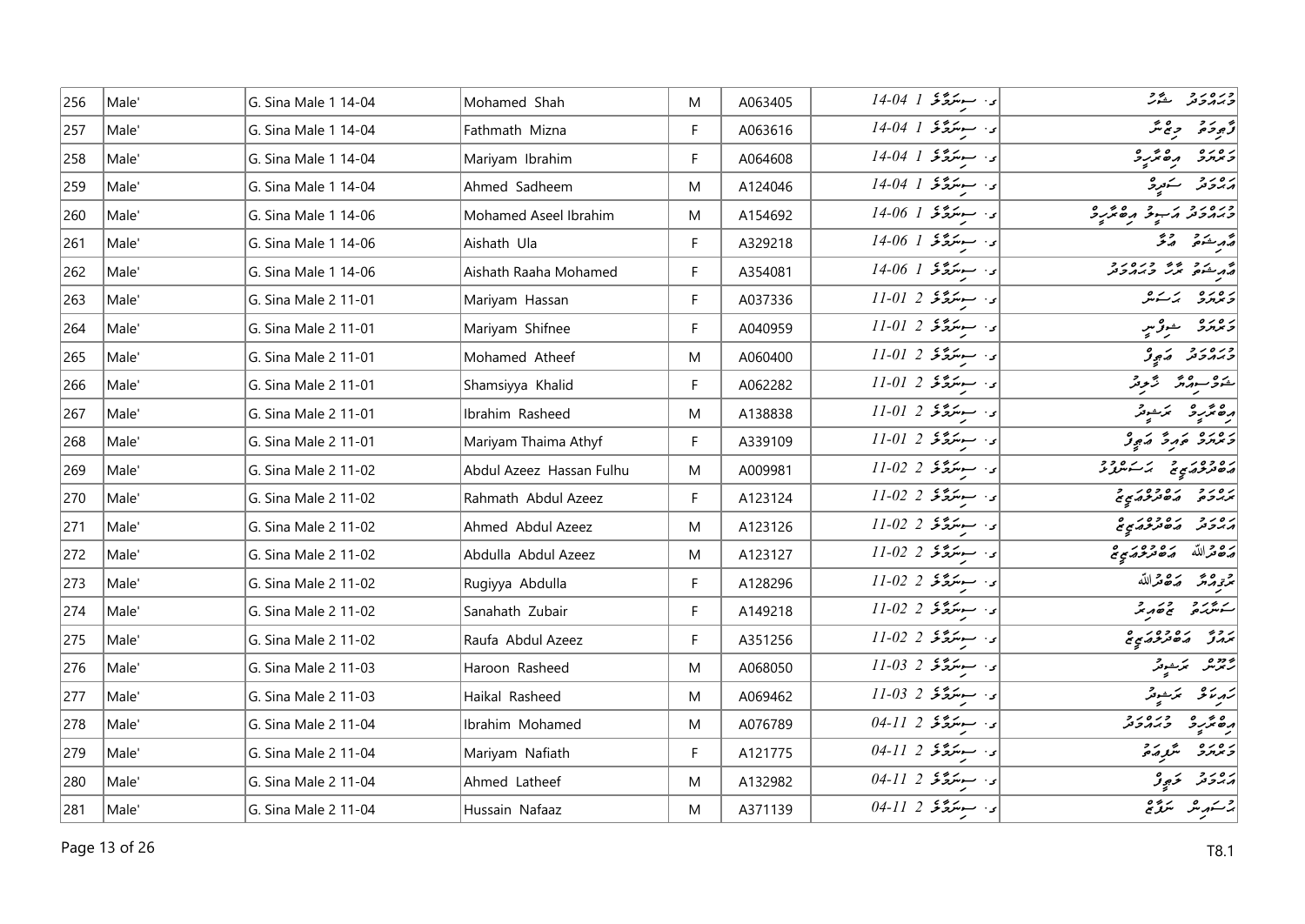| 282 | Male' | G. Sina Male 2 11-06 | Aishath Adam             | F  | A078566 | $11-06$ $23-2$ مَسْرَحَمَدَ $\sim$                                                                                                                                                                                                                                                                          | أحكم مشتمح المرفرجر                                                                                                                                                                                                                 |
|-----|-------|----------------------|--------------------------|----|---------|-------------------------------------------------------------------------------------------------------------------------------------------------------------------------------------------------------------------------------------------------------------------------------------------------------------|-------------------------------------------------------------------------------------------------------------------------------------------------------------------------------------------------------------------------------------|
| 283 | Male' | G. Sina Male 2 11-06 | Ahmed Adam               | M  | A267087 | $11 - 06$ 2 دسترگیز 2 11 - $\sigma$                                                                                                                                                                                                                                                                         | ر ه ر و ره د                                                                                                                                                                                                                        |
| 284 | Male' | G. Sina Male 2 11-06 | Mohamed Adam             | M  | A308967 | $11{\text -}06$ 2 د سوپېرۍ تر                                                                                                                                                                                                                                                                               | وره رو په ره<br><i>وبرو</i> ونړ م <i>ر</i> ترو                                                                                                                                                                                      |
| 285 | Male' | G. Sina Male 2 12-01 | Yoonus Sobah             | M  | A027106 | $12-01$ $2\,$ خوشرده د $\cdot$                                                                                                                                                                                                                                                                              | بە ئەر<br>در دیگر                                                                                                                                                                                                                   |
| 286 | Male' | G. Sina Male 2 12-01 | Aishath Shuhuda          | F  | A068339 | $12-01$ $2\,$ للمسترديح على $\,$                                                                                                                                                                                                                                                                            | شەرقر<br>ۇ مەشتەمى<br>مەم                                                                                                                                                                                                           |
| 287 | Male' | G. Sina Male 2 12-01 | Mariyam Rishma           | F  | A080550 | $12-01$ $2$ $55 - 1$                                                                                                                                                                                                                                                                                        | رەرە برشۇ                                                                                                                                                                                                                           |
| 288 | Male' | G. Sina Male 2 12-01 | Fathimath Faisha         | F  | A123064 | $12-01$ $23.2$ مَسْتَرَدَّدُ $\sim$                                                                                                                                                                                                                                                                         | أزُّمُودَةُ أَرْمِيَّةُ                                                                                                                                                                                                             |
| 289 | Male' | G. Sina Male 2 12-01 | Aminath Mohamed          | F  | A150370 | $12-01$ $2\,$ خَرْمَتْرَ حَمْدَ $\,$                                                                                                                                                                                                                                                                        | أمرضم وره دو                                                                                                                                                                                                                        |
| 290 | Male' | G. Sina Male 2 12-01 | Khadheeja Mohamed        | F  | A319335 | $12-01$ 2 د سوپىر تەڭرىس بولسان 12-01 د                                                                                                                                                                                                                                                                     | زَمرِيحَ 3ْبَرْدْدْرْ                                                                                                                                                                                                               |
| 291 | Male' | G. Sina Male 2 12-04 | Fathimath Nadira         | F  | A039752 | $12-04$ $2\,$ خوسترده کر $\bigg $                                                                                                                                                                                                                                                                           | أؤوخرة التمرير                                                                                                                                                                                                                      |
| 292 | Male' | G. Sina Male 2 12-04 | Rasheeda Mohamed         | F. | A105155 | $12-04$ $2\,$ د سوسَرَدَ د 12-04                                                                                                                                                                                                                                                                            | پرشید تر ور ور و<br>  پرشیدگر از جر پر جر تر                                                                                                                                                                                        |
| 293 | Male' | G. Sina Male 2 12-04 | Ahmed Hamdhoon Haneef    | M  | A120831 | $12-04$ $2\,$ خوش مسترده کر $\cdot$ - $\cdot$                                                                                                                                                                                                                                                               | رور و بروده برسره                                                                                                                                                                                                                   |
| 294 | Male' | G. Sina Male 2 12-05 | Ali Waheed               | M  | A062116 | $12-05$ $2\,$ خوشرده د $\sim$                                                                                                                                                                                                                                                                               | أتكتح أتكبر فتر                                                                                                                                                                                                                     |
| 295 | Male' | G. Sina Male 2 12-05 | FATHIMATH SHAREEFA       | F  | A089548 | $12-05$ $2\,$ للمستردسيسترد مسترد به المسترد به المسترد به المسترد به المسترد به المسترد به المسترد به المسترد به المسترد به المسترد به المسترد به المسترد به المسترد به المسترد به المسترد به المسترد به المسترد به المسترد                                                                                | ر من المسلم المسلم المسلم المسلم المسلم المسلم المسلم المسلم المسلم المسلم المسلم المسلم المسلم المس<br>المسلم المسلم المسلم المسلم المسلم المسلم المسلم المسلم المسلم المسلم المسلم المسلم المسلم المسلم المسلم المسل<br>المسلم ال |
| 296 | Male' | G. Sina Male 2 12-05 | Fathimath Sema           | F  | A163058 | $12-05$ $2$ $55-12$                                                                                                                                                                                                                                                                                         | توجوجو سكوم                                                                                                                                                                                                                         |
| 297 | Male' | G. Sina Male 2 12-05 | Hawwa Hishma             | F  | A318819 | $12-05$ $2\,$ للمستردسيسترد مسترد بين المسترد بين المسترد بين المسترد بين المسترد بين المسترد بين ا                                                                                                                                                                                                         | رەپە بەشۇ                                                                                                                                                                                                                           |
| 298 | Male' | G. Sina Male 2 12-05 | Aishath Raysham          | F  | A318820 | $12-05$ $2\,$ د سویندگر 2 $\,$                                                                                                                                                                                                                                                                              | وأراستكمو المحرشوق                                                                                                                                                                                                                  |
| 299 | Male' | G. Sina Male 2 12-05 | Mariyam Shama Waheed     | F. | A318822 | $12-05$ $2\,$ خوشرده د $\cdot$ ه - د ا                                                                                                                                                                                                                                                                      | رەرە خەت كەيتر                                                                                                                                                                                                                      |
| 300 | Male' | G. Sina Male 2 12-05 | Samha Ali                | F  | A334177 |                                                                                                                                                                                                                                                                                                             | لتؤثر أيمج                                                                                                                                                                                                                          |
| 301 | Male' | G. Sina Male 2 12-05 | Shamaa Ali               | F  | A348815 | $12-05$ $2$ $55-12$                                                                                                                                                                                                                                                                                         | أخكره محمح                                                                                                                                                                                                                          |
| 302 | Male' | G. Sina Male 2 12-06 | Mohamed Thawfeeq         | M  | A037253 | $12\n-06$ $2$ للمسترديح كم                                                                                                                                                                                                                                                                                  | ورەرو رورو                                                                                                                                                                                                                          |
| 303 | Male' | G. Sina Male 2 12-06 | Shakeela Gasim           | F  | A042141 | $12-06$ $2\,$ $3\,$ $\frac{2}{3}$ $\frac{2}{3}$ $\frac{2}{3}$ $\frac{2}{3}$ $\frac{2}{3}$ $\frac{2}{3}$ $\frac{2}{3}$ $\frac{2}{3}$ $\frac{2}{3}$ $\frac{2}{3}$ $\frac{2}{3}$ $\frac{2}{3}$ $\frac{2}{3}$ $\frac{2}{3}$ $\frac{2}{3}$ $\frac{2}{3}$ $\frac{2}{3}$ $\frac{2}{3}$ $\frac{2}{3}$ $\frac{2}{3}$ | شەرقە قىسىۋ                                                                                                                                                                                                                         |
| 304 | Male' | G. Sina Male 2 12-06 | Aminath Sadhufa Thaufeeq | F  | A147912 | $12\n-06$ $2$ للمسترديح كم                                                                                                                                                                                                                                                                                  | أأوسم بالمدورة والمحمد والمحمد والمحمد                                                                                                                                                                                              |
| 305 | Male' | G. Sina Male 2 12-06 | Shahudha Thaufeeq        | F  | A351082 | $12-06$ $2\,$ د سوینرگر کر $\cdot$                                                                                                                                                                                                                                                                          | شرر محمد المحمد المحمد المحمد                                                                                                                                                                                                       |
| 306 | Male' | G. Sina Male 2 12-06 | Hussain Thaufeeq         | M  | A351083 | $12{\text -}06$ $2$ للمسترديم و $\cdot$                                                                                                                                                                                                                                                                     | ج ڪهر شهر صحيح تر                                                                                                                                                                                                                   |
| 307 | Male' | G. Sina Male 2 12-06 | Ahmed Visam Thaufeeq     | M  | A362707 | $12{\text -}06$ $2$ د سویترنځو 2                                                                                                                                                                                                                                                                            | رور د و سرد او دورد د                                                                                                                                                                                                               |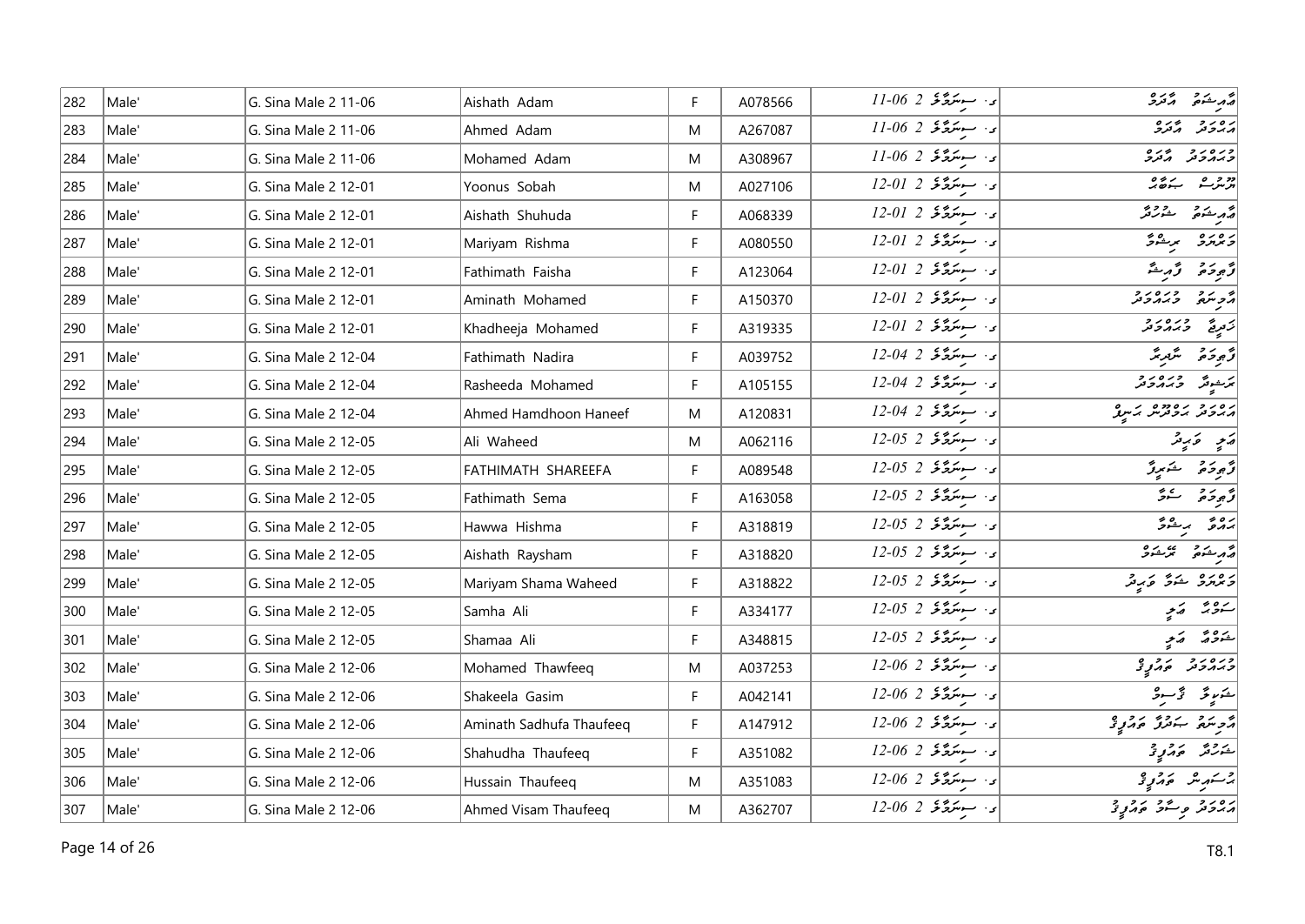| 308 | Male' | G. Sina Male 2 12-06 | Mohamed Samooh Thaufeeq  | M         | A367700 | $12-06$ 2 مىرتىزىكى 2 .06                                        | وره د و هم د و و د و و<br>  <i>و بر و</i> و تر مشرح بر محمد و تح                                                                                                                                                                                                                                                               |
|-----|-------|----------------------|--------------------------|-----------|---------|------------------------------------------------------------------|--------------------------------------------------------------------------------------------------------------------------------------------------------------------------------------------------------------------------------------------------------------------------------------------------------------------------------|
| 309 | Male' | G. Sina Male 2 12-06 | Mohamed Sabeeh Thaufeeg  | M         | A367702 | $12-06$ $2\,$ خوشرة محمد $\cdot$                                 | ورەرو بەھد ئەروپى                                                                                                                                                                                                                                                                                                              |
| 310 | Male' | G. Sina Male 2 13-01 | MOHAMED NASEER           | M         | A034350 | $13-01$ 2 موسَّرَةَ 3 $01$                                       | وره رو شرید و                                                                                                                                                                                                                                                                                                                  |
| 311 | Male' | G. Sina Male 2 13-02 | Hussain Zakariyya        | M         | A339398 | $13-02$ $2\frac{2}{3}$ $\frac{2}{3}$ $\frac{2}{3}$ $\frac{2}{3}$ | 2 كور محد مريد                                                                                                                                                                                                                                                                                                                 |
| 312 | Male' | G. Sina Male 2 13-02 | Mariyam Sajuhath Abdulla | F         | A339784 | $13-02$ $2\,$ يَسْتَغَرَّعُ $\cdot$ 3.5 $\cdot$                  | و مره برورو بره والله                                                                                                                                                                                                                                                                                                          |
| 313 | Male' | G. Sina Male 2 13-02 | Aishath Zakariyya        | F         | A353816 | $13-02$ $2$ $55 - -1$                                            | أما ويدده وتمكن مرمار                                                                                                                                                                                                                                                                                                          |
| 314 | Male' | G. Sina Male 2 13-02 | Fathimath Zakariyya      | F         | A353817 | $13-02$ $2$ $55 - -1$                                            | توجدة بمنسه والمحمد                                                                                                                                                                                                                                                                                                            |
| 315 | Male' | G. Sina Male 2 13-02 | Hassan Zakariyya         | M         | A357680 | $13-02$ $2\,$ د سوسَرَدَ د $\cdot$ - $\cdot$                     | يرسكس يمايرور                                                                                                                                                                                                                                                                                                                  |
| 316 | Male' | G. Sina Male 2 13-02 | Aminath Zakariyya        | F         | A364072 | $13-02$ يەمترىگە 2 $\cdot$ 13-                                   | أأوسكم بمكتبر والمر                                                                                                                                                                                                                                                                                                            |
| 317 | Male' | G. Sina Male 2 13-02 | Ibrahim Zakariyya        | M         | A368294 | $13-02$ $2$ $55 - -1$                                            | رە ئەر ئى ئىرمىد                                                                                                                                                                                                                                                                                                               |
| 318 | Male' | G. Sina Male 2 13-02 | Mohamed Shiyam           | M         | A371366 | $13-02$ ي سوپترنځ كى 2                                           | ور ه ر و ده<br>وبربروتر شوبرو                                                                                                                                                                                                                                                                                                  |
| 319 | Male' | G. Sina Male 2 13-03 | Ramiza Abdul Sattar      | F         | A106113 | $13-03$ $2\,$ د سوسَرَدَّ د 3.                                   | 2010201224                                                                                                                                                                                                                                                                                                                     |
| 320 | Male' | G. Sina Male 2 13-03 | Ali Adam                 | M         | A106114 | $13-03$ $2\,$ د سومترنگر 2                                       | پر په پره                                                                                                                                                                                                                                                                                                                      |
| 321 | Male' | G. Sina Male 2 13-03 | Ahmed Mahfooz Ali        | ${\sf M}$ | A151610 | $13-03$ $2\,$ خوشرده د $\big $                                   | رور د دوده کرد                                                                                                                                                                                                                                                                                                                 |
| 322 | Male' | G. Sina Male 2 13-04 | Abdulla Ahmed            | ${\sf M}$ | A101328 | $13-04$ $2\,$ د سومترنگر 2                                       | أرەقمەللە مەدرە                                                                                                                                                                                                                                                                                                                |
| 323 | Male' | G. Sina Male 2 13-04 | Aminath Ahmed            | F         | A101329 | $13-04$ $2$ $55-12$                                              | أترجعته المتحصر                                                                                                                                                                                                                                                                                                                |
| 324 | Male' | G. Sina Male 2 13-04 | IBRAHIM AHMED            | M         | A119819 | $13-04$ 2 مېغىزىكى كىلى                                          | رە ئۆر ئەرەر د                                                                                                                                                                                                                                                                                                                 |
| 325 | Male' | G. Sina Male 2 14-01 | Ali Shareef              | M         | A098456 | $14-01$ $2\,$ د سومترده کر $\big $                               | أركمني المستورين                                                                                                                                                                                                                                                                                                               |
| 326 | Male' | G. Sina Male 2 14-01 | Mohamed Saeed Moosa      | M         | A102264 | $14-01$ $2\,$ د سوسَرَدَّ د $\cdot$ - د ا                        | ورەرو سەرە دەم                                                                                                                                                                                                                                                                                                                 |
| 327 | Male' | G. Sina Male 2 14-01 | Ahmed Migdhad            | M         | A105039 | $14-01$ $2$ $55-1$                                               | د ه د د ه و د و<br>  د برو تر د و ترتر                                                                                                                                                                                                                                                                                         |
| 328 | Male' | G. Sina Male 2 14-01 | Ibrahim Maaz             | M         | A126797 | $14-01$ $2\,$ د سوسَرَدَّ د $\,$                                 | $\begin{bmatrix} 0 & 0 & 0 & 0 \\ 0 & 0 & 0 & 0 \\ 0 & 0 & 0 & 0 \\ 0 & 0 & 0 & 0 \\ 0 & 0 & 0 & 0 \\ 0 & 0 & 0 & 0 \\ 0 & 0 & 0 & 0 \\ 0 & 0 & 0 & 0 \\ 0 & 0 & 0 & 0 \\ 0 & 0 & 0 & 0 \\ 0 & 0 & 0 & 0 \\ 0 & 0 & 0 & 0 & 0 \\ 0 & 0 & 0 & 0 & 0 \\ 0 & 0 & 0 & 0 & 0 \\ 0 & 0 & 0 & 0 & 0 \\ 0 & 0 & 0 & 0 & 0 \\ 0 & 0 & $ |
| 329 | Male' | G. Sina Male 2 14-01 | Mariyam Sana Saeed       | F         | A160662 | $14-01$ $2\,$ د سومترگ                                           | د وړه له شر کرد په                                                                                                                                                                                                                                                                                                             |
| 330 | Male' | G. Sina Male 2 14-01 | Aishath Sama             | F         | A350949 | $14-01$ $2\,$ د سوسَرَدَّ د $\cdot$ - د ا                        | أقدم شوقر المستوقر                                                                                                                                                                                                                                                                                                             |
| 331 | Male' | G. Sina Male 2 14-01 | Sofa Saeed               | F         | A372247 | $14-01$ $2$ $55-1$                                               | ښوژ ستهينژ                                                                                                                                                                                                                                                                                                                     |
| 332 | Male' | G. Sina Male 2 14-03 | Aminath Yumna            | F         | A103321 | $14-03$ $2\,$ د سوسَرَدَ خ                                       | أأزجر سترجد الردائر                                                                                                                                                                                                                                                                                                            |
| 333 | Male' | G. Sina Male 2 14-04 | Fathimath Riyaz          | F         | A257761 | $14-04$ $2\,$ د سومترنځو 2                                       | أزُّهِ دَءُ مِنْ مِنْ                                                                                                                                                                                                                                                                                                          |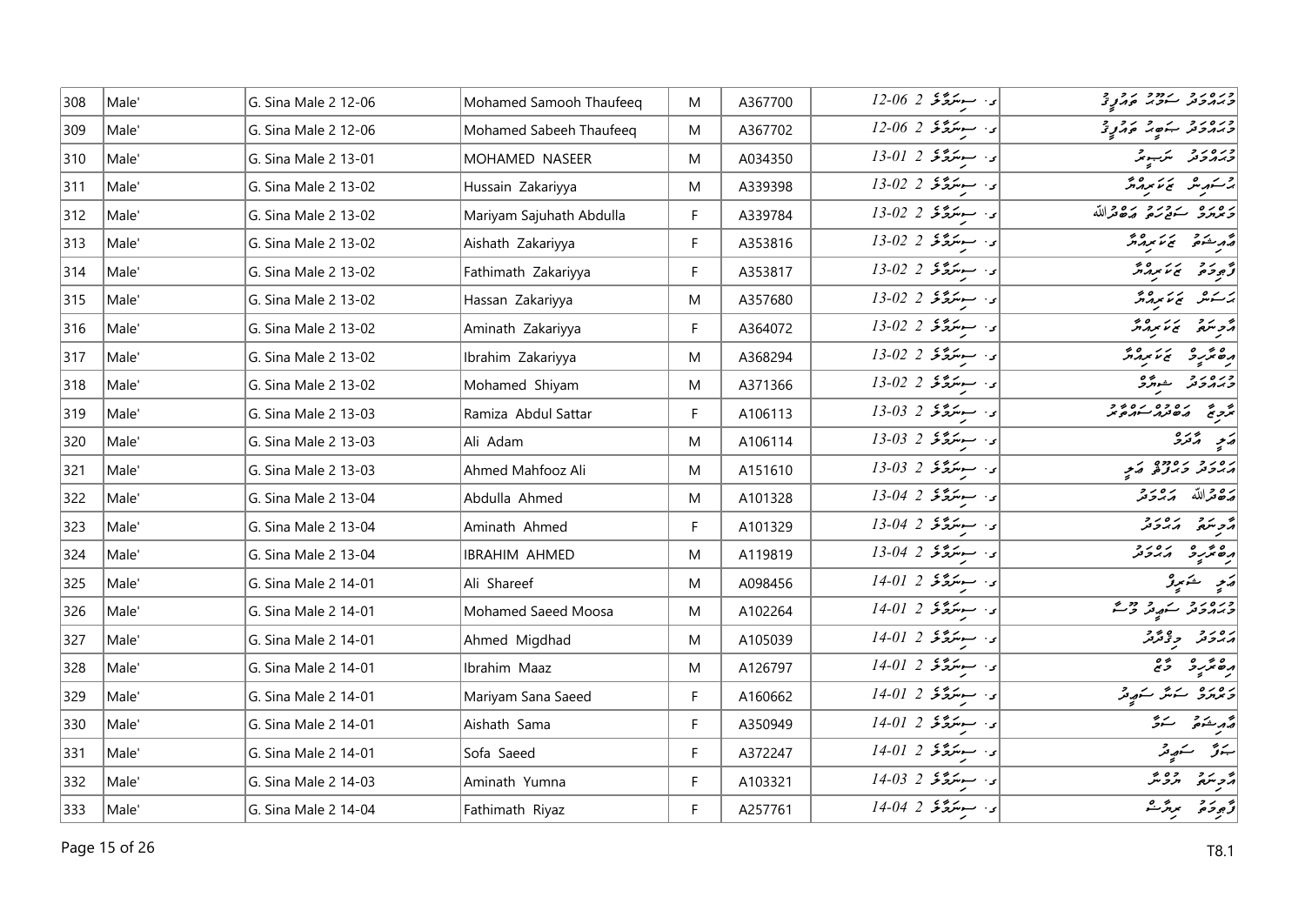| 334 | Male' | G. Sina Male 2 14-04 | Maya Riyaz               | F           | A371991 | $14-04$ $2\,$ د سوسَرَدَ د 14-04 $\,$                                                                                                                                                                                                                                           | لترميز سربر المحمد المحمد                 |
|-----|-------|----------------------|--------------------------|-------------|---------|---------------------------------------------------------------------------------------------------------------------------------------------------------------------------------------------------------------------------------------------------------------------------------|-------------------------------------------|
|     |       |                      |                          |             |         |                                                                                                                                                                                                                                                                                 |                                           |
| 335 | Male' | G. Sina Male 2 14-04 | Masha Riyaz              | F           | A371992 | $14-04$ 2 $33-11$                                                                                                                                                                                                                                                               | گرشگر سرگر شر                             |
| 336 | Male' | G. Sina Male 2 14-05 | Mohamed Zaheen           | M           | A069046 | $14-05$ $2\,$ يَسْتَرَدُّ عَزْمَةَ $\cdot$ 5 $\cdot$                                                                                                                                                                                                                            | ورەرو پەر                                 |
| 337 | Male' | G. Sina Male 2 14-05 | Fathimath Ameeza         | F           | A120881 | $14-05$ $2$ $55-1$                                                                                                                                                                                                                                                              | أزَّوِدَةُ أَرَدٍ لَمْ                    |
| 338 | Male' | G. Sina Male 2 14-05 | Ahmed Hameen             | M           | A311311 | $14-05$ $2\,$ خوشگاه $\cdot$ - خوشگاه $\cdot$                                                                                                                                                                                                                                   | دەر د ئېچىگە                              |
| 339 | Male' | G. Sina Male 2 14-05 | Shifaza Mohamed Zahir    | $\mathsf F$ | A332035 | $14-05$ $2\,$ لاسوسَرَدَّ دَ $\,$                                                                                                                                                                                                                                               | أحودٌ من وره دو و محر من                  |
| 340 | Male' | G. Sina Male 2 14-06 | Ibrahim Saleem           | M           | A040681 | $14-06$ $2\,$ خوشرده د $\cdot$ - د ا                                                                                                                                                                                                                                            | أرە ئۆر ئەبەر ئار                         |
| 341 | Male' | G. Sina Male 2 14-06 | Zahida Ismail            | F           | A092859 | $14-06$ $2\,$ خوشرده د $\sim$                                                                                                                                                                                                                                                   | لتحريقه ويستخرموهم                        |
| 342 | Male' | G. Sina Male 2 14-06 | MOHAMED THASNEEM         | ${\sf M}$   | A092860 | $14-06$ 2 د سومترنځو 2                                                                                                                                                                                                                                                          | ورەرو برەسرو                              |
| 343 | Male' | G. Sina Male 2 14-06 | Aishath Waheeda          | F           | A092861 | $14-06$ 2 $55 - -$                                                                                                                                                                                                                                                              | أشهر مشكمة المحاسر فكر                    |
| 344 | Male' | G. Sina Male 2 14-06 | Fathmath Fazeena Abdulla | F           | A099038 | $14-06$ 2 موسَّرة و 14-06                                                                                                                                                                                                                                                       | قَرْجِرْحَةً وَسِيِّسٌ مَهْ قَدْاللّهِ    |
| 345 | Male' | G. Sina Male 2 14-06 | Aminath Ishana Abdulla   | F           | A099040 | $14-06$ $2\,$ يَسْتَغَرَّعُ $\cdot$ 5                                                                                                                                                                                                                                           | مَّحْمِتْتُمْ مِنْ مِنْ مَنْ مِنْ اللَّهُ |
| 346 | Male' | G. Sina Male 2 14-06 | Thahumeena Mohamed       | F           | A099041 | $14-06$ $2\,$ د سومترنځو 2                                                                                                                                                                                                                                                      | أورد وبثر وبرورد                          |
| 347 | Male' | G. Sina Male 2 14-06 | Abdulla Mohamed          | ${\sf M}$   | A153124 | $14-06$ $2\,$ خَرْمَتْدَ حَرْبَعَةَ مَسْتَقَدَّرَ مَسْتَقَدَّمَتْ $\left  \begin{array}{ccc} 2 & \frac{1}{2} & \frac{1}{2} & \frac{1}{2} \\ \frac{1}{2} & \frac{1}{2} & \frac{1}{2} & \frac{1}{2} \\ \frac{1}{2} & \frac{1}{2} & \frac{1}{2} & \frac{1}{2} \end{array} \right $ | رە داللە دىرە دو                          |
| 348 | Male' | G. Sina Male 2 14-06 | Mariyam Hanoon Saleem    | F           | A334119 | $14-06$ 2 مېغمۇكى 2 $\cdot$                                                                                                                                                                                                                                                     | د ه ده بردوه کردو                         |
| 349 | Male' | G. Sina Male 2 14-06 | Aishath Hanaan Saleem    | F           | A334120 | $14-06$ $2$ $55 - -1$                                                                                                                                                                                                                                                           | أقهر خنقي برنترنتر كتوري                  |
| 350 | Male' | G. Sina Male 2 14-06 | Mohamed Hufal Saleem     | M           | A334123 | $14-06$ $2\,$ لِمَسْتَرَكَّرُ $\,$ $\cdot$ $\,$                                                                                                                                                                                                                                 | در در در در در در در                      |
| 351 | Male' | G. Sina Male 2 14-06 | Mohamed Ziyan Abdulla    | M           | A345776 | $14-06$ 2 موسَّرة و 14-06                                                                                                                                                                                                                                                       | دبره د د پروتر رومرالله                   |
| 352 | Male' | G. Sina Male 2 14-06 | Aishath Amana Abdulla    | F.          | A362092 | $14-06$ $2\,$ لِمَسْتَرَقَّةَ $\,$                                                                                                                                                                                                                                              | أقهر ينحو مخش وهذالله                     |
| 353 | Male' | G. Sina Male 2 14-06 | Mariyam Jumana Abdulla   | $\mathsf F$ | A369888 | $14-06$ $2\,$ يَسْتَرَكَّرُ $\,$ $\cdot$ $\,$                                                                                                                                                                                                                                   | رەرە دەپرەدەدالله                         |
| 354 | Male' | G. Sina Male 2-14-04 | Ahmed Fayaz              | ${\sf M}$   | A027539 | $14-04$ $255-1$                                                                                                                                                                                                                                                                 | دەرو كەرگ                                 |
| 355 | Male' | G. Sina Male 2-14-04 | Ibrahim Riyaz            | M           | A049900 | $\overline{14\text{-}04}$ 25 موسَعَة كو                                                                                                                                                                                                                                         | أرەنزىر ئىرىزىش                           |
| 356 | Male' | G. Sina Male 2-14-04 | Vishau Riyaz             | F           | A344655 | $14-04$ $255-1$ ، سومتردس $\frac{25}{3}$                                                                                                                                                                                                                                        | ویشمر بروگریم                             |
| 357 | Male' | G. Sina Male 2-14-04 | Samoon Riyaz             | M           | A352337 | $14-04$ $255-1$                                                                                                                                                                                                                                                                 | مروروه مرکز م                             |
| 358 | Male' | G. Sina Male 3 32-01 | Adam Shareef             | M           | A047541 | $32-01$ $3\frac{2}{3}$ ی۰ سوئترنگر 3                                                                                                                                                                                                                                            | پج ر ہ<br>مرکز<br>ىشكىرۇ                  |
| 359 | Male' | G. Sina Male 3 32-02 | Abdul Hayyu              | M           | A045206 | $32-02$ $33-22$                                                                                                                                                                                                                                                                 | ر ه و ه د ه د<br>پره تروبر در             |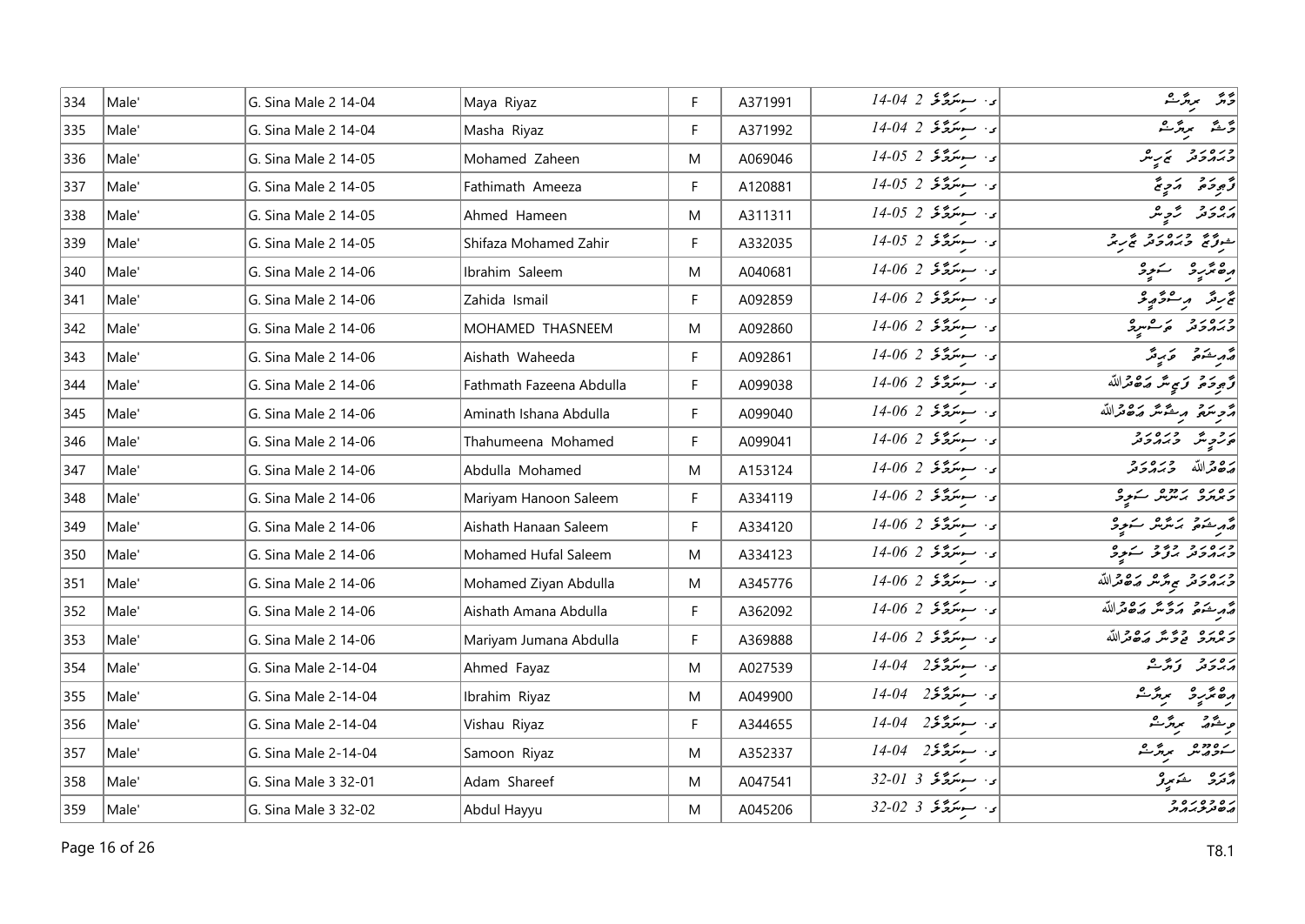| 360 | Male' | G. Sina Male 3 32-02 | Mariyam Muththalib         | F         | A058978 | $32-02$ $33-22$ د .                      | و ده ده ده ده                               |
|-----|-------|----------------------|----------------------------|-----------|---------|------------------------------------------|---------------------------------------------|
| 361 | Male' | G. Sina Male 3 32-02 | <b>MOHAMED HISAN HAYYU</b> | M         | A337347 | $32-02$ ى مېغىزى 3 2-02                  | ورەرو برگە رەد                              |
| 362 | Male' | G. Sina Male 3 32-03 | Ismail Shafeeg             | M         | A037581 | $32-03$ $3$ $55-1$                       | پر شوگور چې د شور په د                      |
| 363 | Male' | G. Sina Male 3 32-03 | Mohamed Jameel             | M         | A037585 | $32-03$ $3\,$ خوشۇ 3 3 3 3 3 .           | ورەر د دېگ                                  |
| 364 | Male' | G. Sina Male 3 32-03 | Hawwa Nasira Adam          | F         | A041000 | $32-03$ ى مېتمىنى 3 3 د 32-03            | رەپ شەرىر مەرە                              |
| 365 | Male' | G. Sina Male 3 32-03 | Fathimath Shibana          | F         | A077911 | $32-03$ ى جىتمىگى 3 3 .                  | أَرْجُوحَةً شَوَّةٌ مَّرٌ                   |
| 366 | Male' | G. Sina Male 3 32-03 | Shaiha Mohamed             | F         | A090183 | $32-03$ $3\frac{2}{3}$ ی۰ سونترنگر 3     | أشهر وره دو                                 |
| 367 | Male' | G. Sina Male 3 33-01 | Mohamed Rasheed            | ${\sf M}$ | A048433 | $33-01$ $33-02$ $-1$                     | ورەر و پرَجونر                              |
| 368 | Male' | G. Sina Male 3 33-01 | Ali Riyash                 | ${\sf M}$ | A411383 | ى سىنى <b>ر ئىنى 3</b> 3-01 ك            | أركمو المرتزك                               |
| 369 | Male' | G. Sina Male 3 33-04 | Mohamed Ahmed              | M         | A066866 | $33-04$ 3 كمبترگى 3 40-33                | כנסנכ נסנכ<br>כ <i>ג</i> וכנ וגבנ           |
| 370 | Male' | G. Sina Male 3 33-04 | Fathimath Jila Saudy       | F         | A325356 | $33-04$ $3\frac{2}{3}$ ى سىسترىنى 3      | قُرُوحَ و عَنْ سَنَ يَوْ اللَّهِ اللَّهِ    |
| 371 | Male' | G. Sina Male 3 33-04 | Jaamiu Jaadulla            | M         | A338713 | $33-04$ 3 كمبترگى 3 40-33                | قَدِيرٌ قَمَّقْرَاللَّهُ                    |
| 372 | Male' | G. Sina Male 3 33-04 | Ahmed Jaishaan Naeem       | M         | A351539 | $33-04$ $33-04$ $-1$                     | أبرور و مر الشرير المركز المركز             |
| 373 | Male' | G. Sina Male 3 34-01 | Ibrahim Mohamed Manik      | M         | A039578 | $34-01$ $3\frac{2}{3}$ ی۰ سونترنځ کی     | ו פיציב במחכתבת                             |
| 374 | Male' | G. Sina Male 3 34-01 | Thooba Ibrahim             | F         | A351155 | $34-01$ $33-22$ ، مسترده د               |                                             |
| 375 | Male' | G. Sina Male 3 34-02 | Hussain Ali                | ${\sf M}$ | A035324 | $34-02$ $33-22$ ، موسَر                  | چرىشىمە ھەمچە                               |
| 376 | Male' | G. Sina Male 3 34-02 | Aishath Faisala            | F         | A055072 | $34-02$ $3\frac{2}{3}$ ی سوسَرَدَّ د     | أقهر شكافح وترسكوهما                        |
| 377 | Male' | G. Sina Male 3 34-02 | Mohamed Nooh Hussain       | M         | A125957 | $34-02$ 3 موسَرَةَ 3 34-02               | وره رو دوه و ره<br>د براد ولم سربر بر خور ش |
| 378 | Male' | G. Sina Male 3 34-02 | Ahmed Ishaq Hussain        | M         | A309561 | $34-02$ $3$ $55 - -1$                    | أرەر د مەسمەتى بر سەر ش                     |
| 379 | Male' | G. Sina Male 3 34-02 | Adam Suhail Hussain        | M         | A346595 | $34-02$ $3\frac{2}{3}$ ى سومترگە 34-02   | أيمنده كمشتر ومحر بمسكر بمرتكز              |
| 380 | Male' | G. Sina Male 3 34-04 | Ali Musthafa               | M         | A032510 | $34-04$ $3\,$ يې مسترگى كى 34-04 $\cdot$ | أركموا ومستوفر                              |
| 381 | Male' | G. Sina Male 3 34-04 | Aminath Yusra Musthafa     | F         | A058334 | $34-04$ $33-22$                          | و مرد ده و دره                              |
| 382 | Male' | G. Sina Male 3 34-04 | Mariyam Irufa Musthafa     | F         | A058335 | $34-04$ $3\,$ يې مسترگى كى 34-04 $\cdot$ | ويردو معرق ومبوق                            |
| 383 | Male' | G. Sina Male 3 34-04 | Mohamed Yasir Musthafa     | M         | A069459 | $34-04$ $3\,$ يې مسترگى كى 34-04 $\,$    | ورەر و سر و مرد                             |
| 384 | Male' | G. Sina Male 3 34-04 | Ahmed Ali Musthafa         | M         | A069460 | $34-04$ 3 $55 - -$                       | ړ ور د په د د ورو                           |
| 385 | Male' | G. Sina Male 3 35-03 | Mohamed Anwar              | ${\sf M}$ | A032898 | $35-03$ $3\,$ خوشرده د 35-33 .           | כנסנכ נסנכ<br>כגובנג גיינפיג                |
|     |       |                      |                            |           |         |                                          |                                             |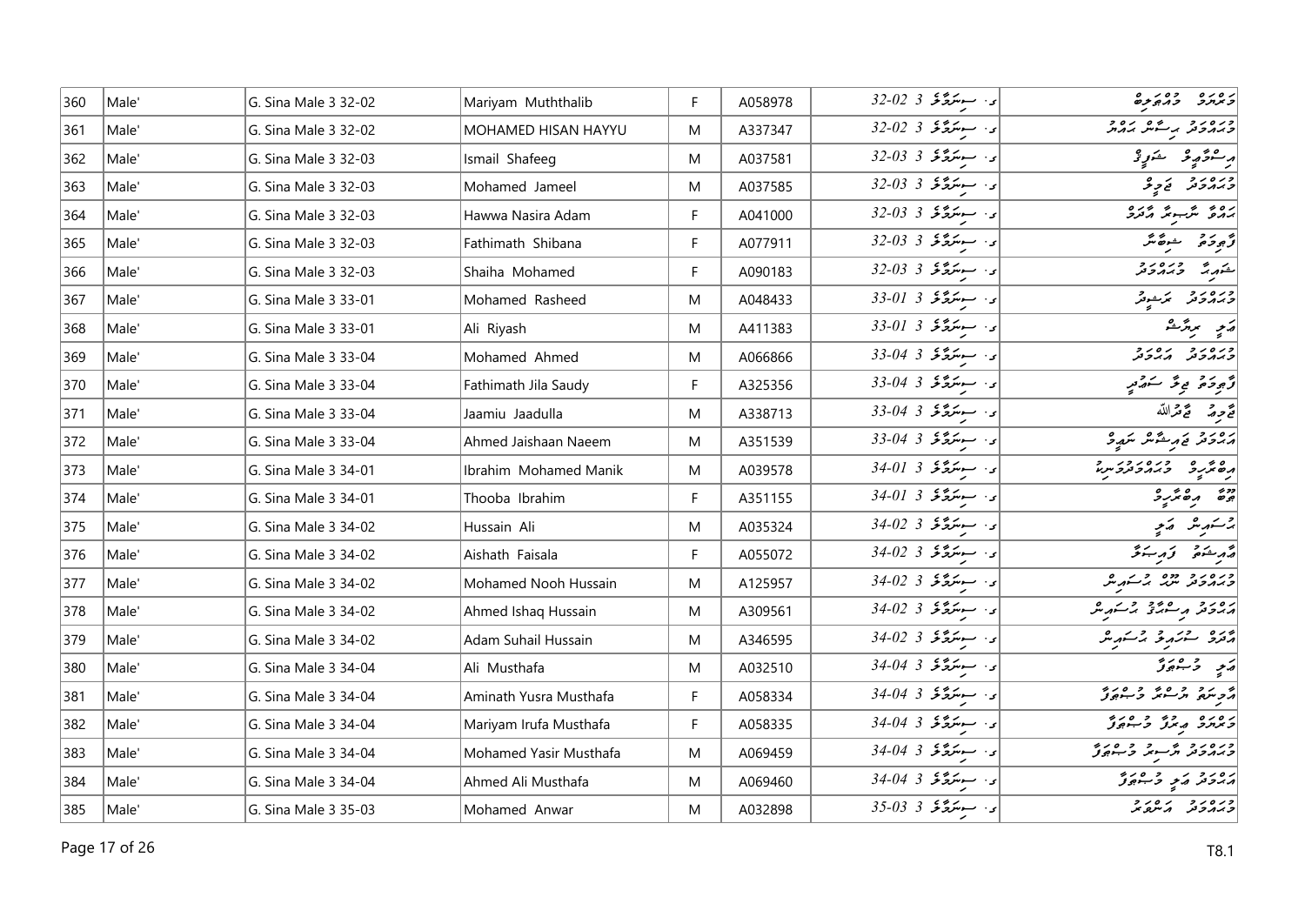| 386 | Male' | G. Sina Male 3 35-03 | Saneeh Anwar              | M         | A072559 | $35 - 03$ $3$ $55 - 12$                   | ەر ئەر<br> سەمىدىر                                                                                    |
|-----|-------|----------------------|---------------------------|-----------|---------|-------------------------------------------|-------------------------------------------------------------------------------------------------------|
| 387 | Male' | G. Sina Male 3 35-03 | Arifa Ali                 | F         | A082535 | $35-03$ $3$ $55-03$                       | ۇ بىرقە كەمپە                                                                                         |
| 388 | Male' | G. Sina Male 3 36-01 | Ibrahim Majudee           | ${\sf M}$ | A012165 | $36-01$ $33-22$ مسترده کر                 |                                                                                                       |
| 389 | Male' | G. Sina Male 3 36-01 | Wazna Ibrahim Majdhee     | F         | A071370 | $36-01$ $3$ $55-1$                        | و مي گره گرگرو کو دو بر                                                                               |
| 390 | Male' | G. Sina Male 3 36-01 | Azuharullah Majudhee      | ${\sf M}$ | A075320 | $36-01$ $3$ $55-1$                        | بروبر والله كروبر                                                                                     |
| 391 | Male' | G. Sina Male 3 36-01 | Shuzna Ibrahim Majdhee    | F         | A091981 | $36-01$ $3\frac{2}{3}$ ى سوسَرَدَ د       | فشمش مەھمىر 3 دەم                                                                                     |
| 392 | Male' | G. Sina Male 3 36-01 | Mohamed Mikyal Firag      | M         | A317979 | $36-01$ $33-20$ - $-$                     | ورەرد و ئەۋە بەلگە                                                                                    |
| 393 | Male' | G. Sina Male 3 36-01 | Sana Majdhee              | F         | A318973 |                                           | سەنىڭ كەنقى بېر                                                                                       |
| 394 | Male' | G. Sina Male 3 36-01 | Ahmed Himyan Firag        | M         | A328539 | $36-01$ $33-20$                           | أرور و رو پژو و پژو                                                                                   |
| 395 | Male' | G. Sina Male 3 36-04 | Ahmed Shareef             | M         | A054945 | $36-04$ $3\,$ خوشرده د $\sim$             | پرورو شکرو                                                                                            |
| 396 | Male' | G. Sina Male 3 36-04 | Eeman Ahmed Shareef       | F         | A280042 | $36-04$ $3$ $55-12$                       | و و ده د و د عمود                                                                                     |
| 397 | Male' | G. Sina Male 3 36-04 | Amaanath Ahmed Shareef    | F         | A297567 | $36-04$ $33-22$ مسترده کر                 |                                                                                                       |
| 398 | Male' | G. Sina Male 3 36-04 | AIMAN AHMED SHAREEF       | M         | A353670 | $36-04$ $3$ $55-12$                       | مەدەر مەدد خىرۇ                                                                                       |
| 399 | Male' | G. Sina Male 3 36-04 | Aman Ahmed Shareef        | F         | A353671 | $36-04$ $3$ $55-12$                       | ر و ما د و د و سکارو                                                                                  |
| 400 | Male' | G. Sina Male 35-04   | Abdulla Adeeb             | M         | A036013 | $35-04$ $33-22$                           | ح محمدالله مرمرح                                                                                      |
| 401 | Male' | G. Sinamale 2 12-02  | Mohamed Sujau             | M         | A148171 | $12 - 02$ $2$ $55 - -$                    | ور ور و دو و<br>تربر دو سرق در                                                                        |
| 402 | Male' | G. Sinamale 2 12-02  | Aminath Shazna            | F         | A167470 | $12-02$ $2\,$ خَرْمَتْرَ حَمْدَ $\cdot$ 5 | مەھ ئىكى ئىكەن ئىكەن ئىكەن ئىكەن ئىكەن ئىكەن ئىكەن ئىكەن ئىكەن ئىكەن ئىكەن ئىكەن ئىكەن ئىكەن ئىكەن ئە |
| 403 | Male' | G. Sinamale 2 12-02  | Hassan Siraj              | M         | A368220 | $12 - 02$ $2$ $55 - -$                    | پرستہ سے پینچ                                                                                         |
| 404 | Male' | G. Thurravaas        | Fathimath Hazrath Abdulla | F         | A025677 | د وه برخ ه<br>د ۱۶ مرمو ک                 | و برد بر مرد بره دالله                                                                                |
| 405 | Male' | G. Thurravaas        | Mariyam Haznath Abdullah  | F         | A025678 | د وه برخ ه<br>د وربرخ ه                   | ره ره بر مرد ره دالله                                                                                 |
| 406 | Male' | G. Thurravaas        | Nahida Gasim              | F         | A025679 | د وه برخ ه.<br>د وربرخ گ                  | شرىرقى قۇسوق                                                                                          |
| 407 | Male' | G. Thurravaas        | Aminath Sabahath Abdulla  | F         | A025681 | د وه برخ ه.<br>د وربرخ گ                  | و برد به دوره در الله                                                                                 |
| 408 | Male' | G. Thurravaas        | Ahmed Shahamath Abdulla   | M         | A025682 | د وه رو ه<br>د ومرکزه ک                   | بره رو برورو بره والله                                                                                |
| 409 | Male' | G. Thurravaas        | Mohamed Hazmath Abdulla   | M         | A032564 | د وه رو م                                 | وره رو بره رو بره و الله                                                                              |
| 410 | Male' | G. Thurravaas        | Mariyam Mishka Hazmath    | F         | A160988 | د مور پروگر ه<br>د ۱ مور بروگ             | د وره و شره بره د د                                                                                   |
| 411 | Male' | G. Thurravaas        | Aminath Yalmaee Moomin    | F         | A161774 | د وه برخ ه.<br>د وربرخ گ                  | أزوبته مزدد ودوبر                                                                                     |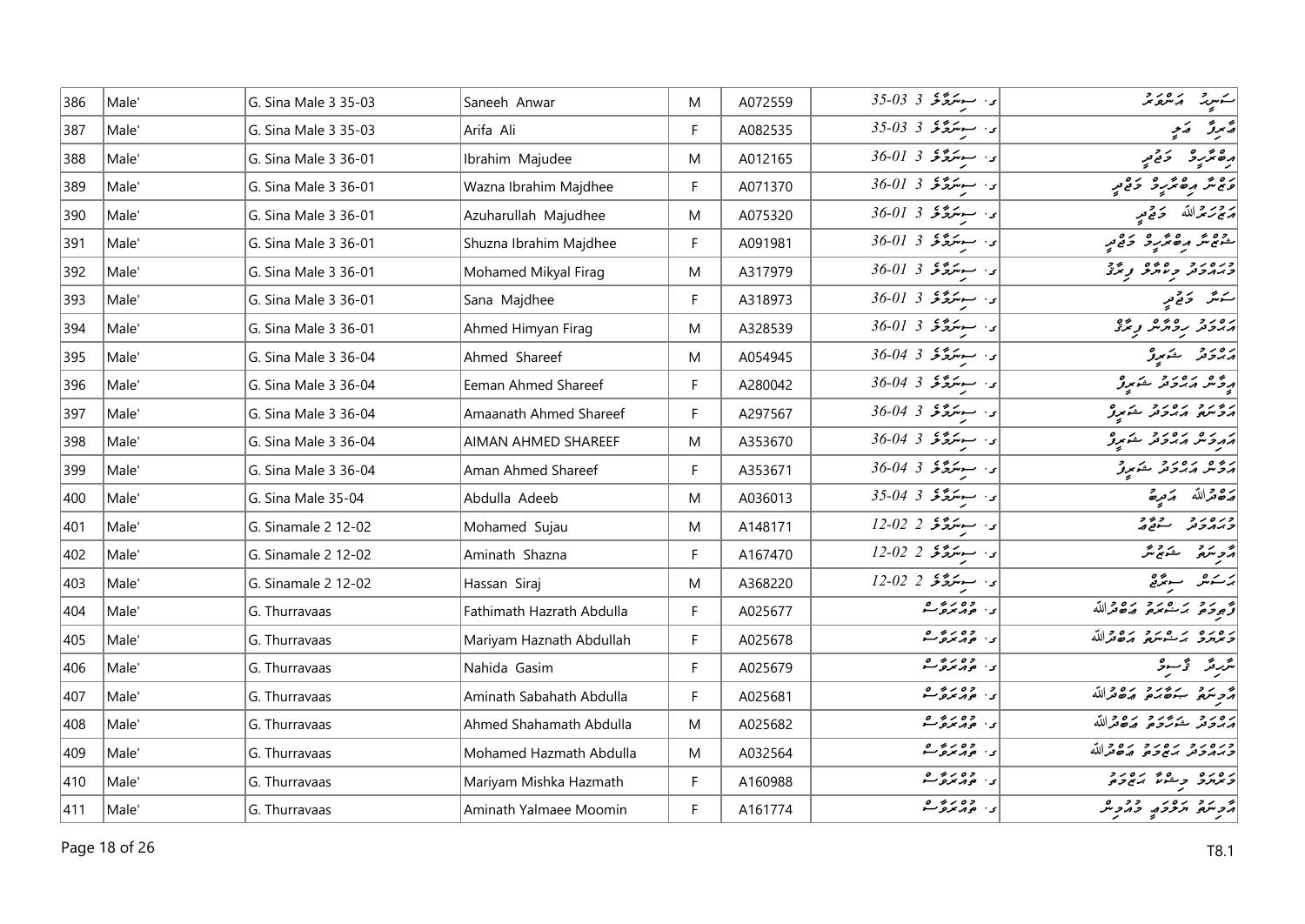| $ 412\rangle$ | lMale' | G. Thurravaas  | Yoosuf Yazdhan Hazmath  | M | A340574 | د موه برخ م                | ור כם גם זים גם גב<br>ת—ני תאמת גאפי               |
|---------------|--------|----------------|-------------------------|---|---------|----------------------------|----------------------------------------------------|
| 413           | lMale' | G. Thurravaas  | Aishath Ulya Mushthag   |   | A354905 | ده ده رو م                 | ه در ده وه و ه و و د                               |
| 414           | Male'  | G. Thurravaas  | Mohamed Kaisan Mushthag | M | A355026 | ى مەمرۇپ                   | ورەرو بەر شەھ ورەپ                                 |
| 415           | lMale' | G. Vaffushi    | Mohamed Athif           | M | A034402 | ى بە ئەرەم بىر             | وره رو وه و                                        |
| 416           | Male'  | G. Vaffushi    | Aminath Shafeenaz       |   | A042144 | ( <sup>ی ک</sup> مروکر     | لتمرسكر<br>ڪوپر سگھ                                |
| 417           | Male'  | G. Vaffushi    | Hawwa Abdul Razzag      |   | A051960 | <sub>ا</sub> ی که مروم     | גם בי הפכס הסיביב<br>  ההפ השינה התהיב             |
| 418           | Male'  | G. Vaffushi    | Zuwail Mohamed Rasheed  | M | A160399 | <mark>ء کا مارو</mark> مبر | ور و ورەرو رو.<br> ج ق.م.ئر ت. <i>م.د</i> وتر برخې |
| 419           | Male'  | G. Vaffushi    | Nooran Mohamed Rasheed  |   | A332019 | <mark>ء کا مارو</mark> مبر | دوه ۵ ور۰۵ و د در د<br>  سربرس وبرووتر برخوتر      |
| 420           | Male'  | G. Vaffushi    | FATHEENA MOHAMED ATHIF  |   | A333338 | (ی- ن <i>مرو</i> مبر       | كري من وره د د و و و                               |
| 421           | Male'  | G. Vidhaathari | Mohamed Shaugee         | M | A048378 | ا <sup>ی و</sup> رتمونر    | ورەرو شەد                                          |
| 422           | Male'  | G. Vidhaathari | Fathimath Seeza Shaugee |   | A124644 | ى وِتَرْبَوَبِرِ           | أَرْجُوحَهُمْ سُوءٌ شَوَرُتٍ                       |
| 423           | Male'  | G. Vidhaathari | Shazna Shaughy          |   | A324614 | ا <sup>ی ک</sup> ونگهگیم   | شەم ئىگر سىكەتمى                                   |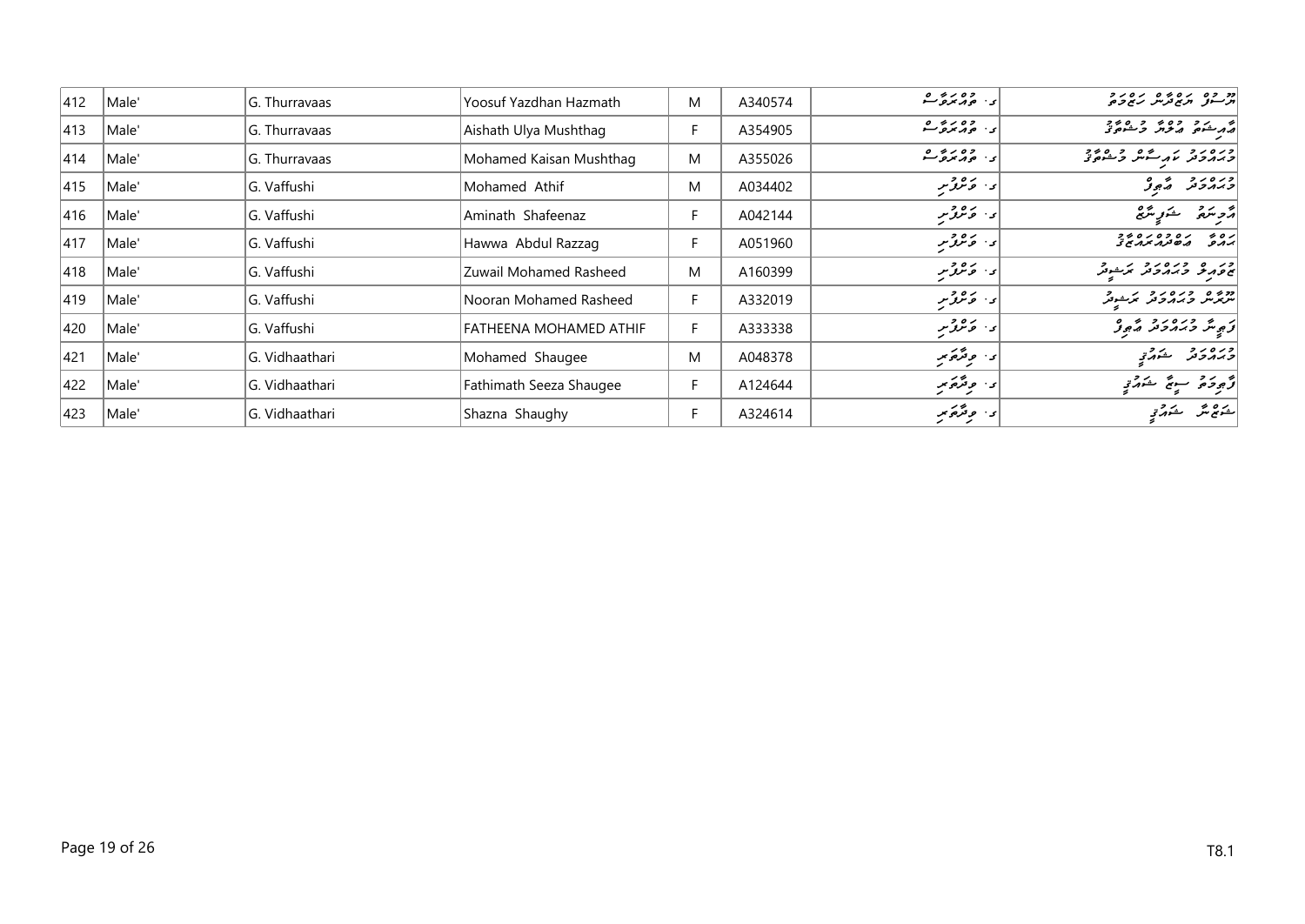## *w7qAn8m? sCw7mRo>u; wEw7mRw;sBo<*

| ' مرمر | 'يئرىثر: |
|--------|----------|
|        |          |
|        |          |
|        |          |

## *w7q9r@w7m> sCw7qHtFoFw7s; mAm=q7 w7qHtFoFw7s;*

| ىر تە | $\mathcal{O} \times$<br>$\sim$ | $\sim$<br>. . | لترنثر |
|-------|--------------------------------|---------------|--------|
|       |                                |               |        |
|       |                                |               |        |
|       |                                |               |        |

| انترنثر: | $^{\circ}$ | يبرهر | $^{\circ}$<br>سرسر |
|----------|------------|-------|--------------------|
|          |            |       |                    |
|          |            |       |                    |
|          |            |       |                    |

| ' ئىرتىر: | مر سر |  |
|-----------|-------|--|
|           |       |  |
|           |       |  |
|           |       |  |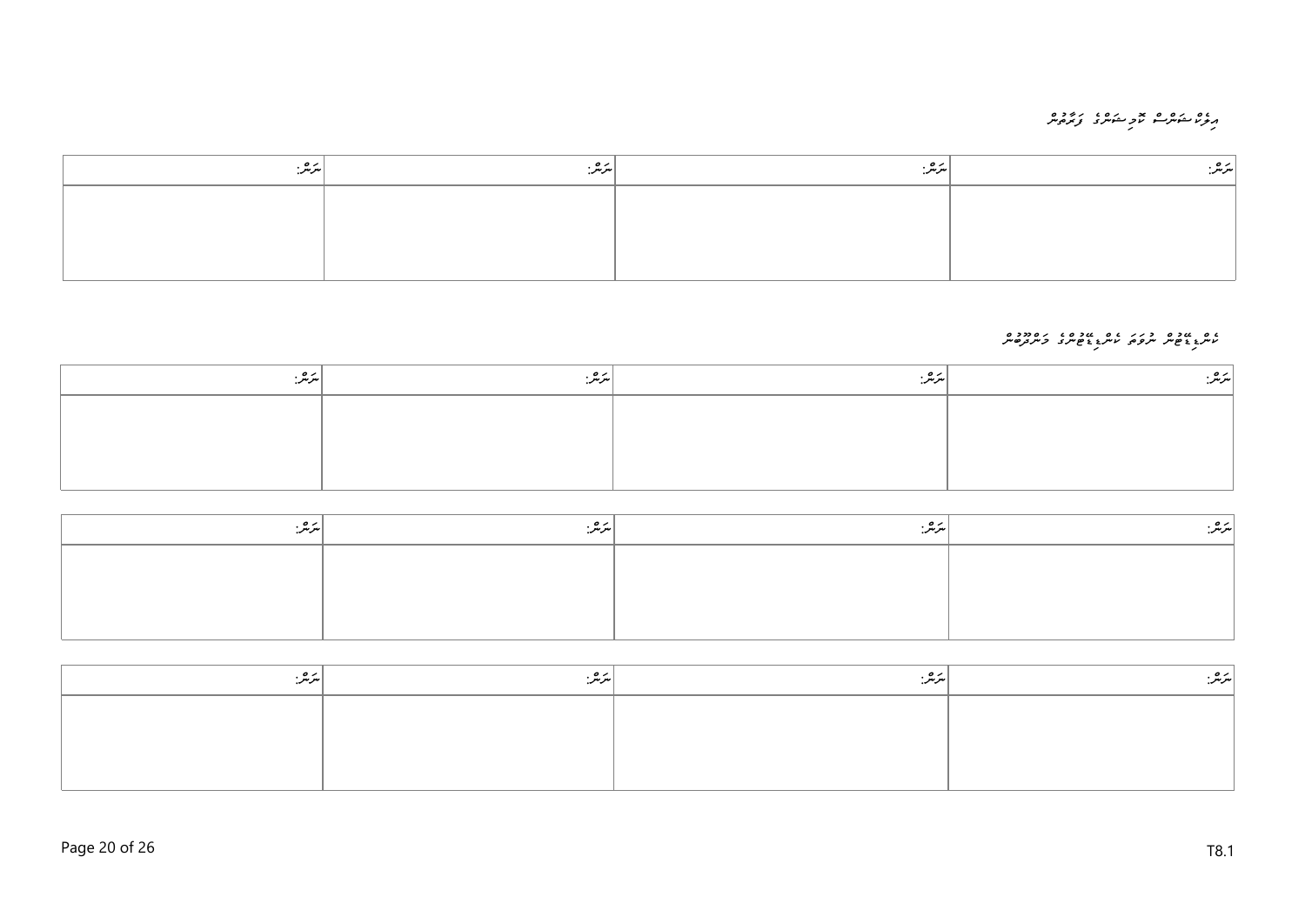| يره. | ο. | ا ير ه |  |
|------|----|--------|--|
|      |    |        |  |
|      |    |        |  |
|      |    |        |  |

| <sup>.</sup> سرسر. |  |
|--------------------|--|
|                    |  |
|                    |  |
|                    |  |

| ىرتىر: | $\sim$ | ا بر هه. | لىرىش |
|--------|--------|----------|-------|
|        |        |          |       |
|        |        |          |       |
|        |        |          |       |

| 。<br>مرس. | $\overline{\phantom{a}}$<br>مر مىر | ىرىر |
|-----------|------------------------------------|------|
|           |                                    |      |
|           |                                    |      |
|           |                                    |      |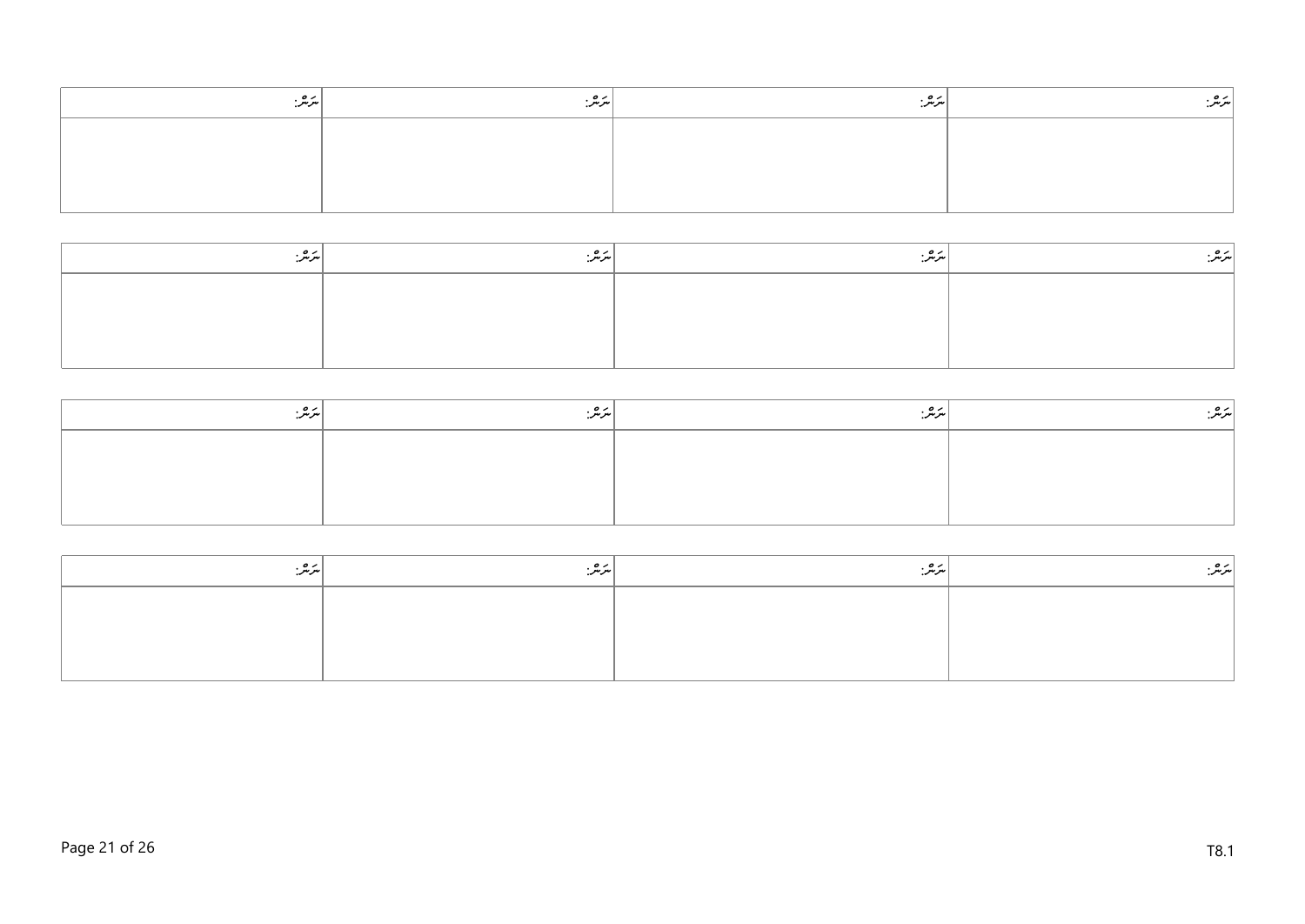| ير هو . | $\overline{\phantom{a}}$ | يرمر | اير هنه. |
|---------|--------------------------|------|----------|
|         |                          |      |          |
|         |                          |      |          |
|         |                          |      |          |

| ىر تىر: | $\circ$ $\sim$<br>" سرسر . | يترمير | o . |
|---------|----------------------------|--------|-----|
|         |                            |        |     |
|         |                            |        |     |
|         |                            |        |     |

| 'تترنثر: | 。<br>,,,, |  |
|----------|-----------|--|
|          |           |  |
|          |           |  |
|          |           |  |

|  | . ه |
|--|-----|
|  |     |
|  |     |
|  |     |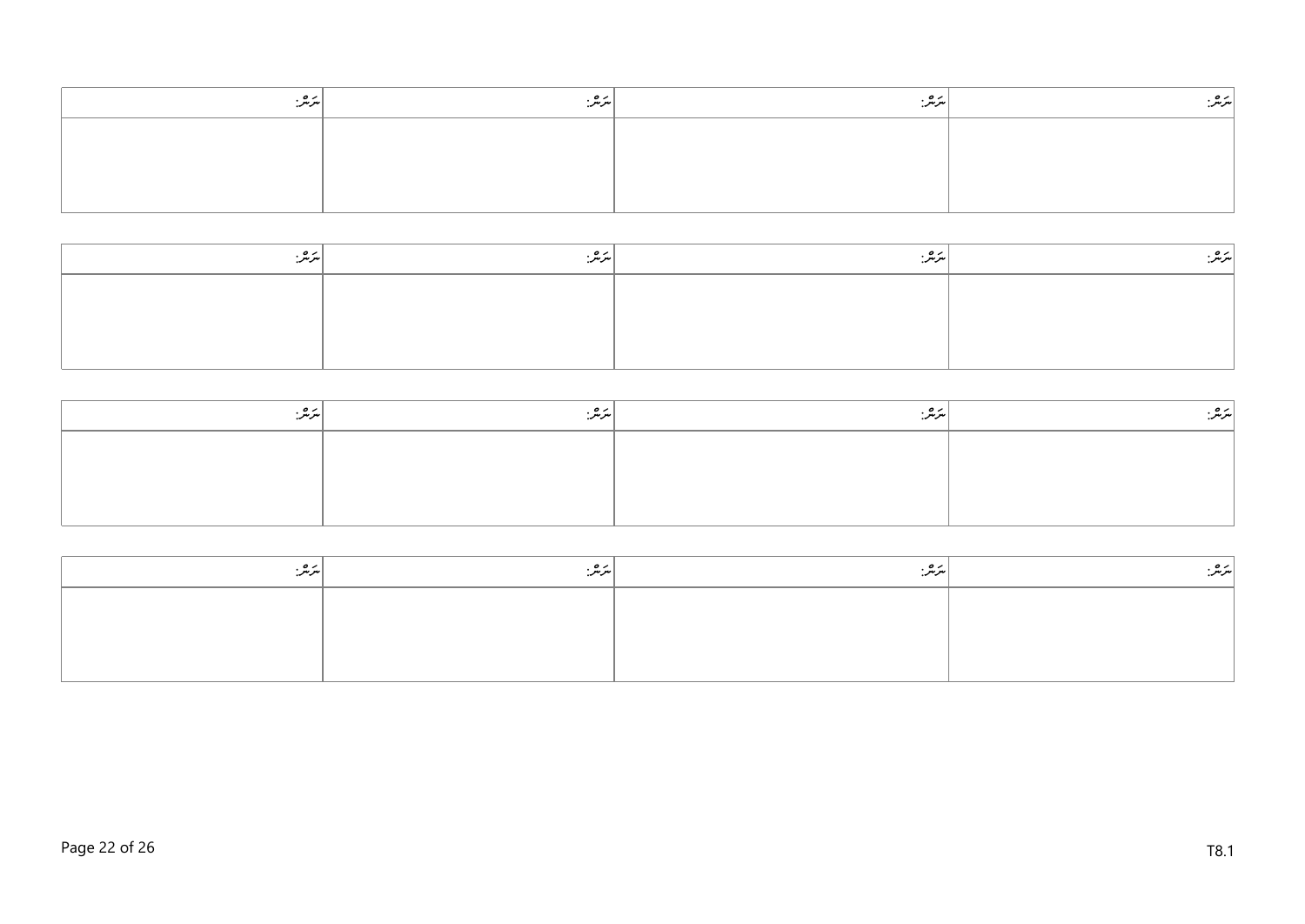| ير هو . | $\overline{\phantom{a}}$ | يرمر | اير هنه. |
|---------|--------------------------|------|----------|
|         |                          |      |          |
|         |                          |      |          |
|         |                          |      |          |

| ىر تىر: | $\circ$ $\sim$<br>" سرسر . | يترمير | o . |
|---------|----------------------------|--------|-----|
|         |                            |        |     |
|         |                            |        |     |
|         |                            |        |     |

| ابترىثر: | $^{\circ}$<br>. . |  |
|----------|-------------------|--|
|          |                   |  |
|          |                   |  |
|          |                   |  |

|  | . ه |
|--|-----|
|  |     |
|  |     |
|  |     |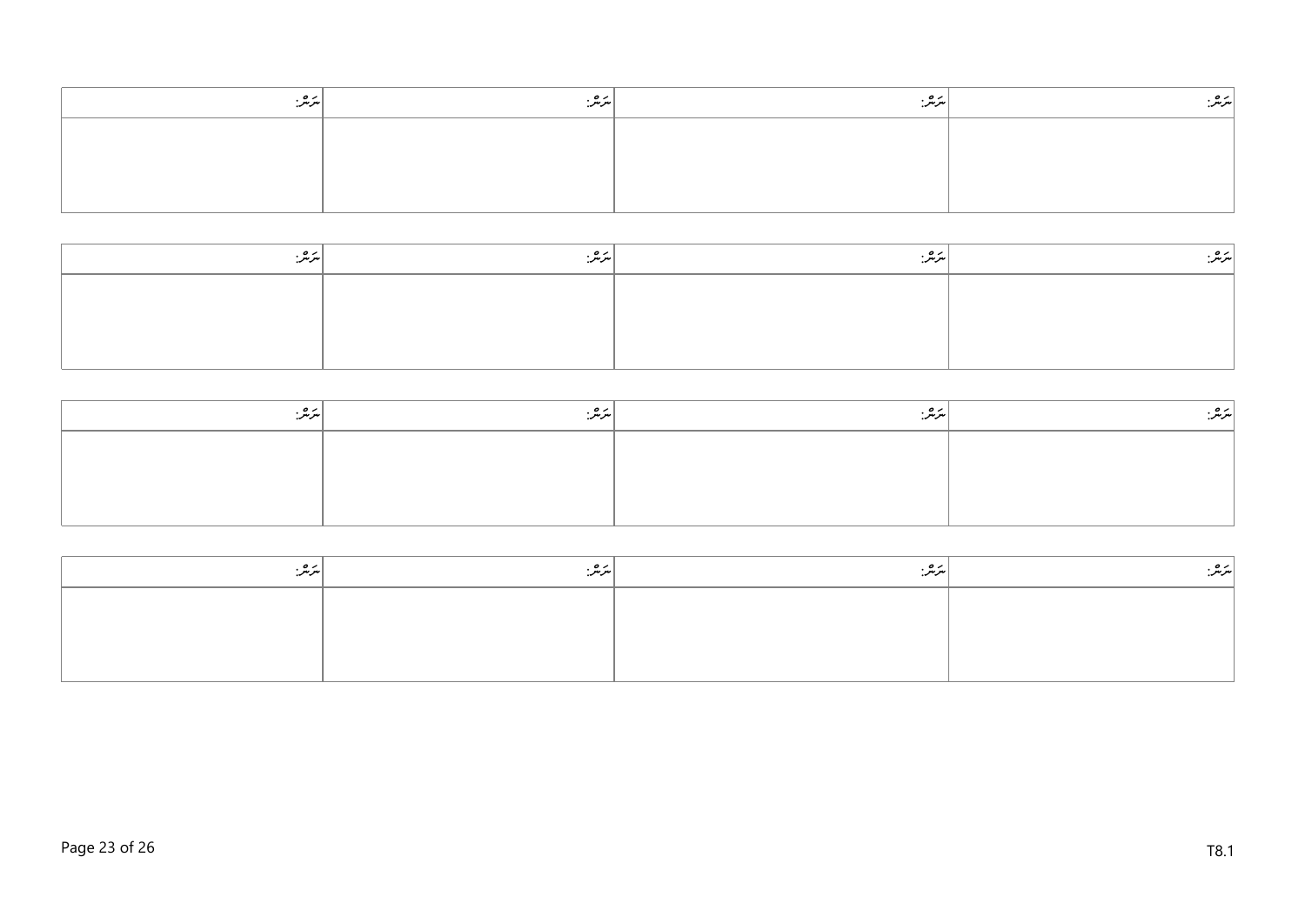| $\cdot$ | 。 | $\frac{\circ}{\cdot}$ | $\sim$<br>سرسر |
|---------|---|-----------------------|----------------|
|         |   |                       |                |
|         |   |                       |                |
|         |   |                       |                |

| يريثن | ' سرسر . |  |
|-------|----------|--|
|       |          |  |
|       |          |  |
|       |          |  |

| بر ه | . ه | $\sim$<br>سرسر |  |
|------|-----|----------------|--|
|      |     |                |  |
|      |     |                |  |
|      |     |                |  |

| 。<br>. س | ىرىىر |  |
|----------|-------|--|
|          |       |  |
|          |       |  |
|          |       |  |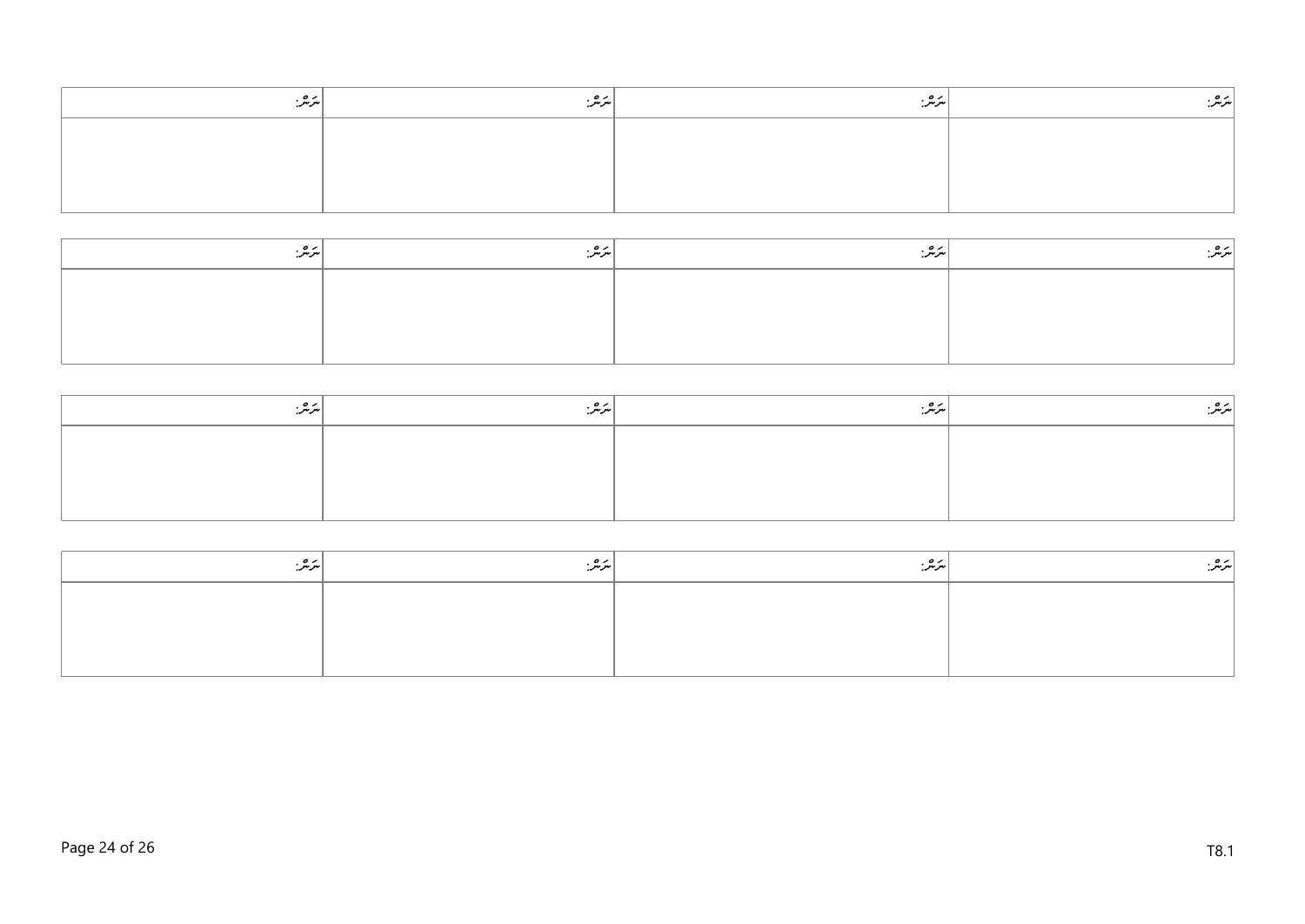| ير هو . | $\overline{\phantom{a}}$ | يرمر | اير هنه. |
|---------|--------------------------|------|----------|
|         |                          |      |          |
|         |                          |      |          |
|         |                          |      |          |

| ىر تىر: | $\circ$ $\sim$<br>" سرسر . | يترمير | o . |
|---------|----------------------------|--------|-----|
|         |                            |        |     |
|         |                            |        |     |
|         |                            |        |     |

| 'تترنثر: | 。<br>,,,, |  |
|----------|-----------|--|
|          |           |  |
|          |           |  |
|          |           |  |

|  | . ه |
|--|-----|
|  |     |
|  |     |
|  |     |